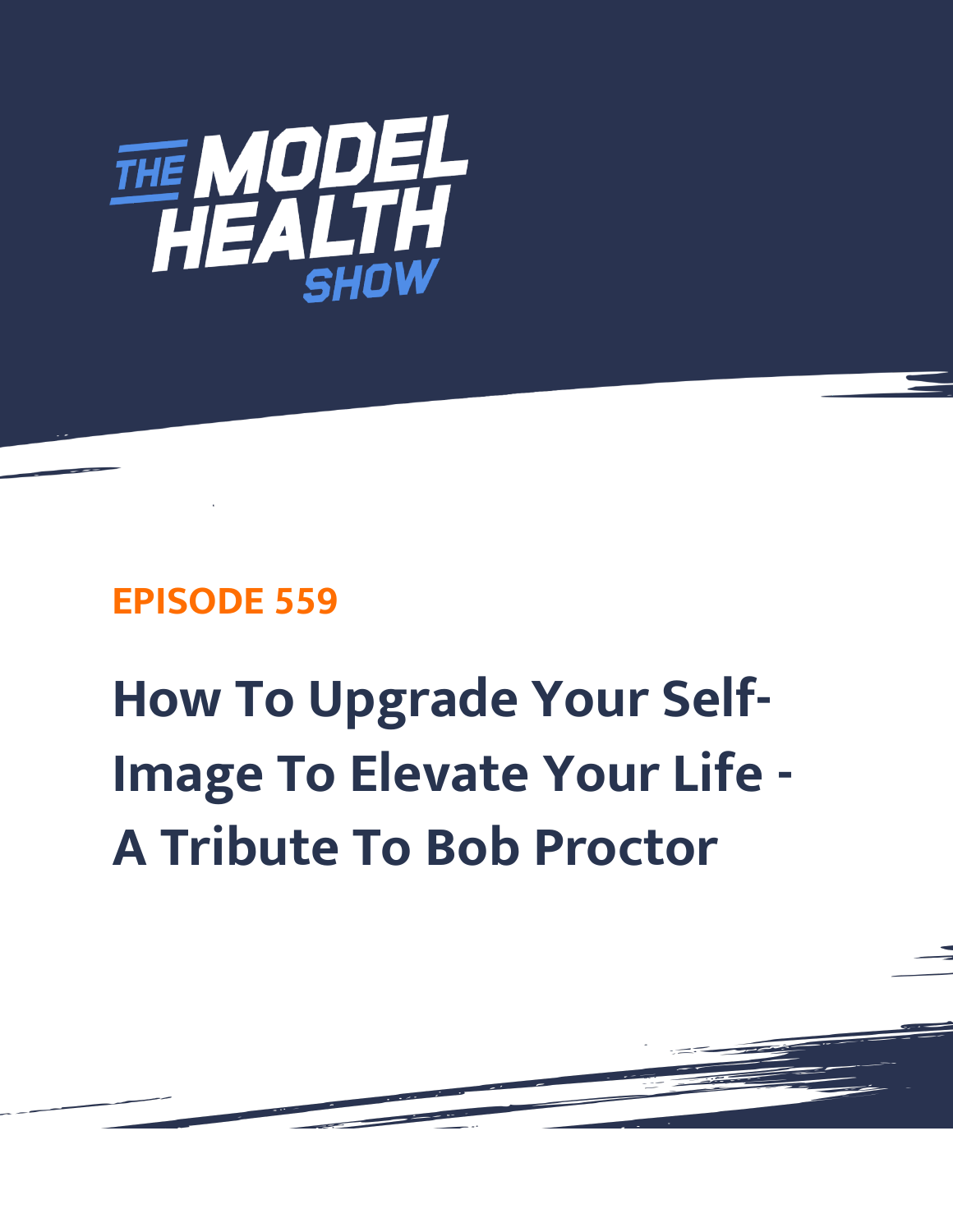### **You are now listening to The Model Health Show with Shawn Stevenson. For more, visit themodelhealthshow.com.**

**SHAWN STEVENSON:** Welcome to the Model Health Show. This is fitness nutrition expert Shawn Stevenson, and I'm so grateful for you tuning in with me today, our perception determines our reality, the number one driving force of the human psyche is to stay congruent with the ideas that one has of themselves. Everything that we do is based on who we believe ourselves to be, and every time we do something outside of our beliefs about who we are, how we do things, what we believe, it creates discomfort that tends to snap us right back, it's the snapback into our old ways of being. This is why change can be so difficult, so a real change is generally going to start from a place of changing our identity. Now, about 16 years ago, I had already been working in the field of health and wellness for about four years. I was working at the university that I graduated from recently and working as a strength conditioning coach and helping folks to become more strong and fit and changing their nutrition, and I was also just starting to crack the doors open on my clinical practice, opening my own office.

So, I was doing a lot, I was really striving to serve and to help people because I'd been through so much difficulty with my own health and after turning my own health around, I wanted to help other people to do the same. I just really got on fire to do that, but I didn't know how, I didn't know how to go about it because at that same time, I was living in a one-bedroom apartment in Ferguson, Missouri. My mattress was on the floor, I had the world's chittiest couch, alright, chitty with the 'ch', alright. The world's chittiest couch. It was made out of dryer lint, like the lint that you find in the dryer, stitch that together, it was terrible, alright. And at the time when I was dealing with health issues and I was heavy, I was the heavy Shawn, I'd actually cracked the wood that was underpinning this quote "love seat", and I had a pillow stuffed into it underneath the cushion to kind of make it look like it's level, alright. I was just getting by. Now, I had graduated, I've got a four-year degree from the university, I'm helping people, but I just couldn't really get it together to reach outside of the paradigm that I was in.

My perception of reality was that it had to be hard, I had to struggle, it's where I come from, and even if I'm doing good in the world, I have to shoulder the burden of all of the things that are going on in the world around me. I didn't know that there was another way because it just wasn't something that I perceived as a possibility. Now, of course, I saw many people doing well, the people on television and things of the like, but I didn't have any close associations with anybody that had even graduated from college, except for my professors, for example, I just didn't grow up in an environment where people went to college and went off and had quote "success" in life, so I didn't really have any examples of what that was so I'm venturing into uncharted territory and replaying a lot of my old patterns. But something really amazing happened in that process, and I believe that it is within the striving towards that new way of

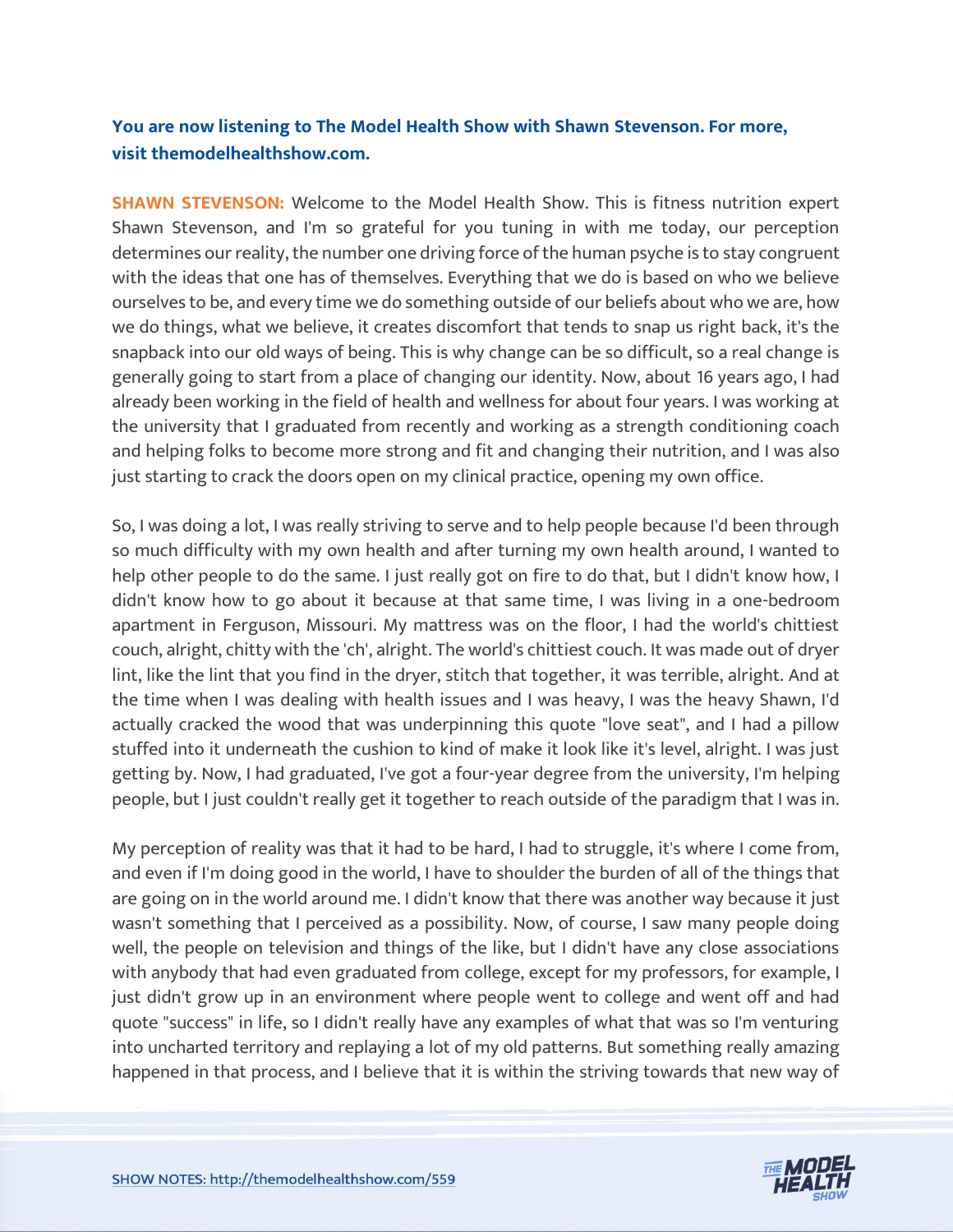being, that we actually happen upon those things... We need to be in the process, we need to have a willingness. But something really amazing happened.

About 15, 16 years ago, my mother-in-law gave me this DVD... Alright, this is when we had DVD. Alright, so the DVDs are getting passed around, alright. It also... It wasn't bootleg, it was actually a real, real DVD, it was a real version of it. And I put it on, and there was this amazing teacher, somebody that spoke right to me, and he was talking about the principles of reality that we all are existing within, but oftentimes we don't know that it's happening. And he was sharing that the things that are happening in our lives are not by accident, we are co-creating our reality, and we create an attractive field based on the way that we are living our lives and the thoughts that we're carrying. And he talked about the power of our thoughts and how we have the ability to choose our own thoughts, whereas at the time, I lived so many years in my life believing that thoughts just happened. Believing that if things are going on in the world, I'm just responding to those thoughts, and now I'm getting more empowered and understand that I get to create the thoughts that I want, I get to think the thoughts that I want to think.

Thoughts that are empowering, and I get to cancel out the negative thoughts, and through the practice of course, of meditation and things of the like I started to become more aware of those things and becoming... Having the ability to essentially work kind of like the minority report screen or like the matrix and being able to see things through a different lens and to choose the way that I want to live and what I want to believe, rather than having these things imposed upon me, and the person that I'm talking about who's on that film was Bob Proctor. At the time, Bob Proctor had already been one of the leaders in personal development for decades... Literally four decades, so 40-plus years. And certain people, you just have a resonance with, I really felt like he was speaking right to me when he shared that the only limits in our lives are those that we place upon ourselves. And I started to inspect my inner terrain and to see all the stories that I was telling myself about what was possible and allowing my conditions to dictate my potential, and hearing from him that day, and he was in... The hit movie that was getting passed around was 'The Secret', and there's many other wonderful speakers, but there were three people in particular that really stuck out to me, Bob Proctor, Lisa Nichols, and Michael Beckwith.

And from that moment after watching the film, like something shifted in me, now, of course, it's going to be nuanced with any tenets around attraction and around the mind, because our mind is so expansive and reality is so dynamic and complex and expansive as well, but to fall in tune and understand, just simply shifting our belief about things changes things, it changes how we operate in the world, and from that moment I just got on fire, I had so many ideas about expansion, about being able to reach and impact the lives of more people in a positive way, I didn't know how yet, I still didn't know how yet. Podcasts weren't a thing.

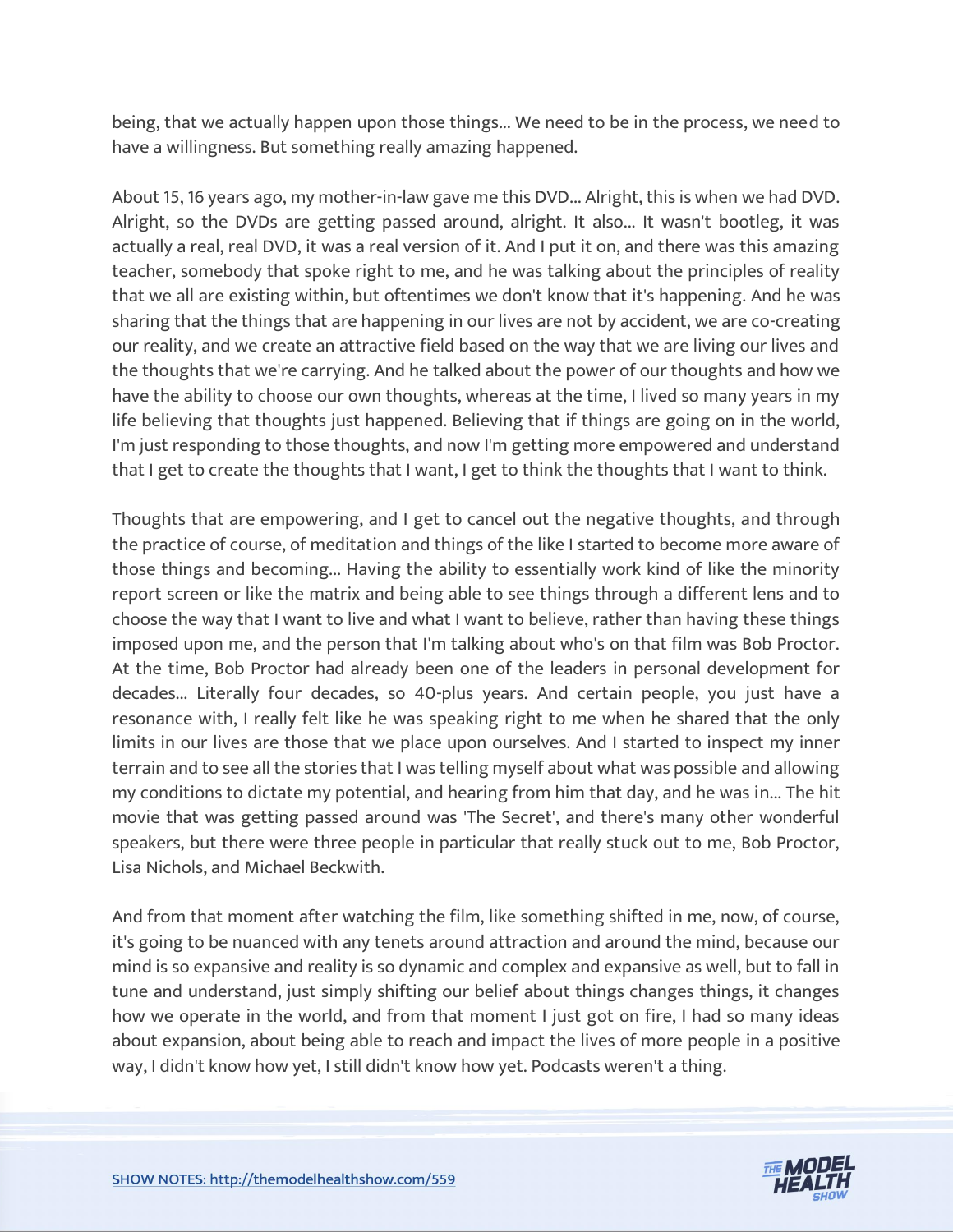I didn't know that my life would go in that direction, but I just started walking in that direction, writing ideas down, writing down my goals, and man, life quickly began to change so much so that eventually I opened up my clinical practice and began working with folks on a daily basis and seeing these incredible transformations. And I was also inspired to write my first book, and then my second book, which was 'Sleep Smarter' and then a major published version of that book, which became an international bestseller, and was the first sleep wellness-related book to become an international bestseller it's now translated into 21 different languages and 21 different foreign publications each, and from there, writing the national bestseller, 'Eat Smarter', the USA Today national bestseller 'Eat Smarter' and became the number one new release of all books in the United States when it came out.

And this is a book on health when it's on the charts, and this was fiction and non-fiction on the charts with the likes of books that are written by former presidents, "Being" Barack Obama, Matthew McConaughey's book, and the list goes on and on in this book about nutrition from this guy from Ferguson, Missouri being right up there with the greats. Everything changed when I heard from Bob Proctor. And the reason that I'm talking about this today is that we recently lost Bob, he just passed away, and I wanted to celebrate his life and celebrate his impact on my life and the lives of so many other people. So today, I'm going to share these special powerful conversations from Bob, and please know that these insights are timeless, and it was as if as I listened to them myself, it was a very emotional experience because it was as if I was hearing them for the first time, and I'll tell you what transpired because even with the accolades and the success with being an author and having the number one health podcast in United States many times over, and all the people that I have been able to reach and impact and the positive change I've been able to see in the world and in my life, what I can tell you, first-hand, proof positive about the power of shifting our thinking, millions and millions of and millions, tens of millions, probably hundreds of millions of people have seen that film.

So many people would love to have a conversation with Bob Proctor, would love to meet Lisa Nichols, Michael Beckwith... These are my friends, Michael Beckwith, literally text me on the way into the studio today... No, he called me, I missed his call. I've lived in Ferguson, Missouri. I was sleeping on the mattress on the floor. I saw these people, and I was inspired, and I started moving in the direction of stepping into my greatness and stopped making excuses and understanding how powerful that I am to shift my perspective and to become the type of person who can have relationships with these amazing people. So, it's proof positive that no matter where you are, no matter where you come from, no matter what you've been through. You can create the life that you truly want. But part of that is getting honest about what you really want, which is one of the things that Bob's going to talk about, but it's really remarkable to see everything that's transpired and just put me back into a state of reflection, thinking about the conversations that I had with Bob, and at the time, seven years ago when we had [these conversations, Man, I was on cloud nine, just to be able to see like, "Wow, I just was](https://themodelhealthshow.com/podcasts/remembering-bob-proctor/) 

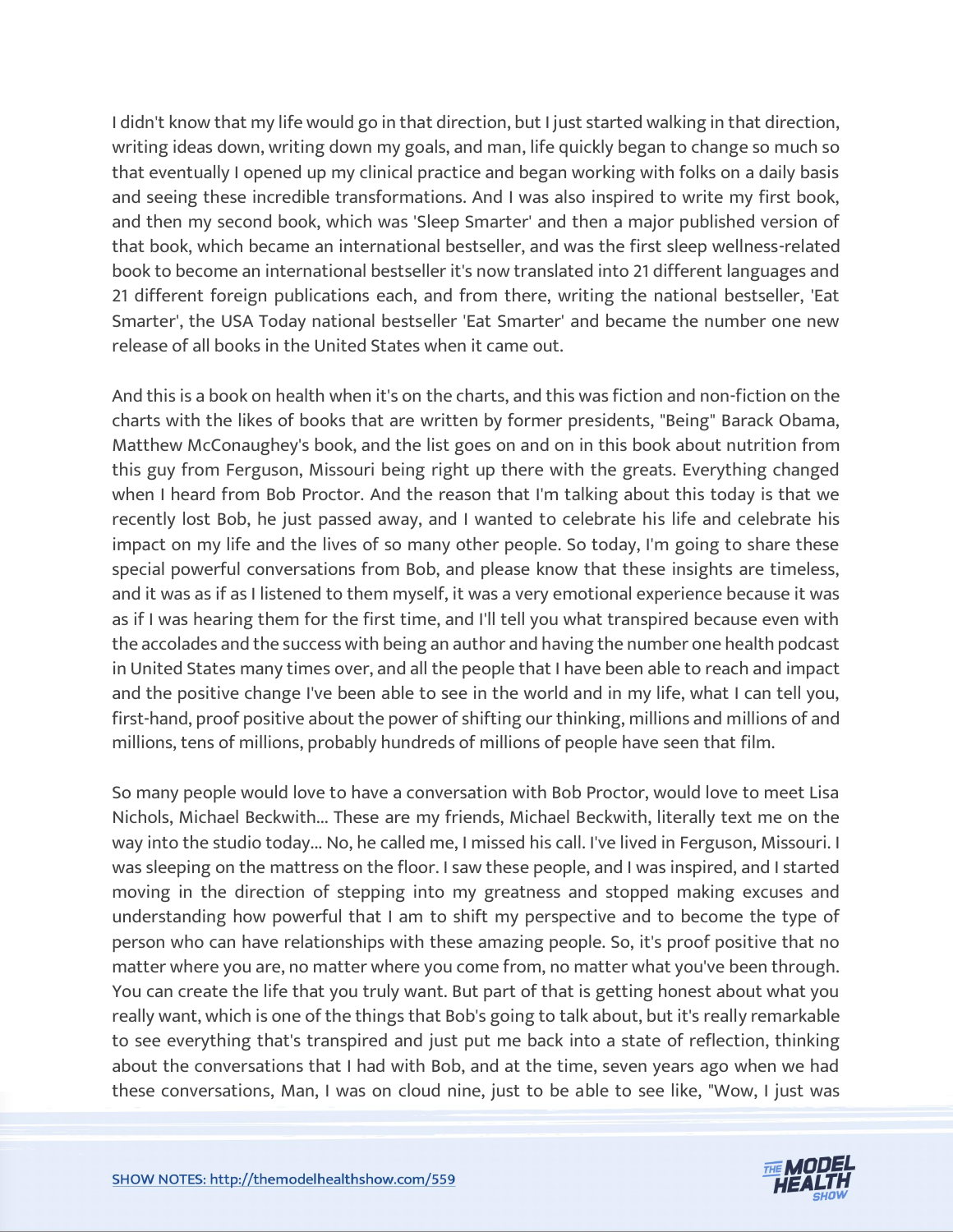looking at you through this screen, and now here you are, and you know who I am," and not only that, he... And you'll even hear him say it how much he wanted to support me and my work and what I was doing, he saw something in me that I still hadn't quite seen in myself yet.

And so that's what I really love, and I appreciate so much about Bob, and you know the wonderful people that are in my life now, and you and I just appreciate you so much for being a part of this movement and for allowing me to be a part of your life. And if there's any value that I've been able to provide, and I just want to ask you today in honor of Bob to really do something today to pay it forward, just something simple, give a compliment to somebody... Let somebody know how much you appreciate them, tell somebody that you love them, send a little special text to maybe somebody you haven't talked to in a while, extend out a little bit more love today in honor of Bob Proctor, and that would mean the world to me as well. Now, one of the most powerful things that I picked up that very first time that I heard from Bob Proctor was, the law of prosperity is generosity. If you want more, give more. If you want more, give more.

This can be a little bit counter intuitive. For our popular culture today. It's just like, "Well, I don't have anything to give. I'm trying to get something." And he was coming with a the different perspective that wherever you are right now, you have something to give, there are people who are behind where you are in some kind of capacity in their lives, and you can add value to those people's lives, so finding a pathway or propensity or willingness to be generous, to give more, so that we can, of course, be able to add value to the lives of others, but that is the direct way for us to achieve prosperity and success ourselves, and so finding ways to give... Because we know this, now we've got all these wonderful studies showing how giving and doing for other people really helps to improve our own health, literally it improves our health, and it creates this cascade this release of positive affirmative hormones and neurotransmitters through the act of giving. And this gets into the value of what you're going to hear about and learn from Bob today in sharing his amazing story and also some powerful insights for us to all create a happier, more successful life. So really, really pumped about this, grateful to be able to have these experiences and these conversations to put together to share with you today.

Now, before we get started, I have something really amazing to add to your super-human immune system support, a study published in the peer reviewed journal, Antiviral Chemistry & Chemotherapy, revealed that this remarkable product from bees called propolis has significant antiviral effects, specifically in reducing viral lung infections, this could be kind of helpful today, a recent study also published in viral therapy research found that when topical propolis is added three times a day in this particular study, it accelerated the healing of cold sores, again, this is resulting from another type of virus, a herpes virus, that is very tricky in being able to hide out in our nervous system responding to things like stress, and the research has found [that topical propolis not only reduced the amount of herpes virus present in a person](https://themodelhealthshow.com/podcasts/remembering-bob-proctor/)'[s body,](https://themodelhealthshow.com/podcasts/remembering-bob-proctor/) 

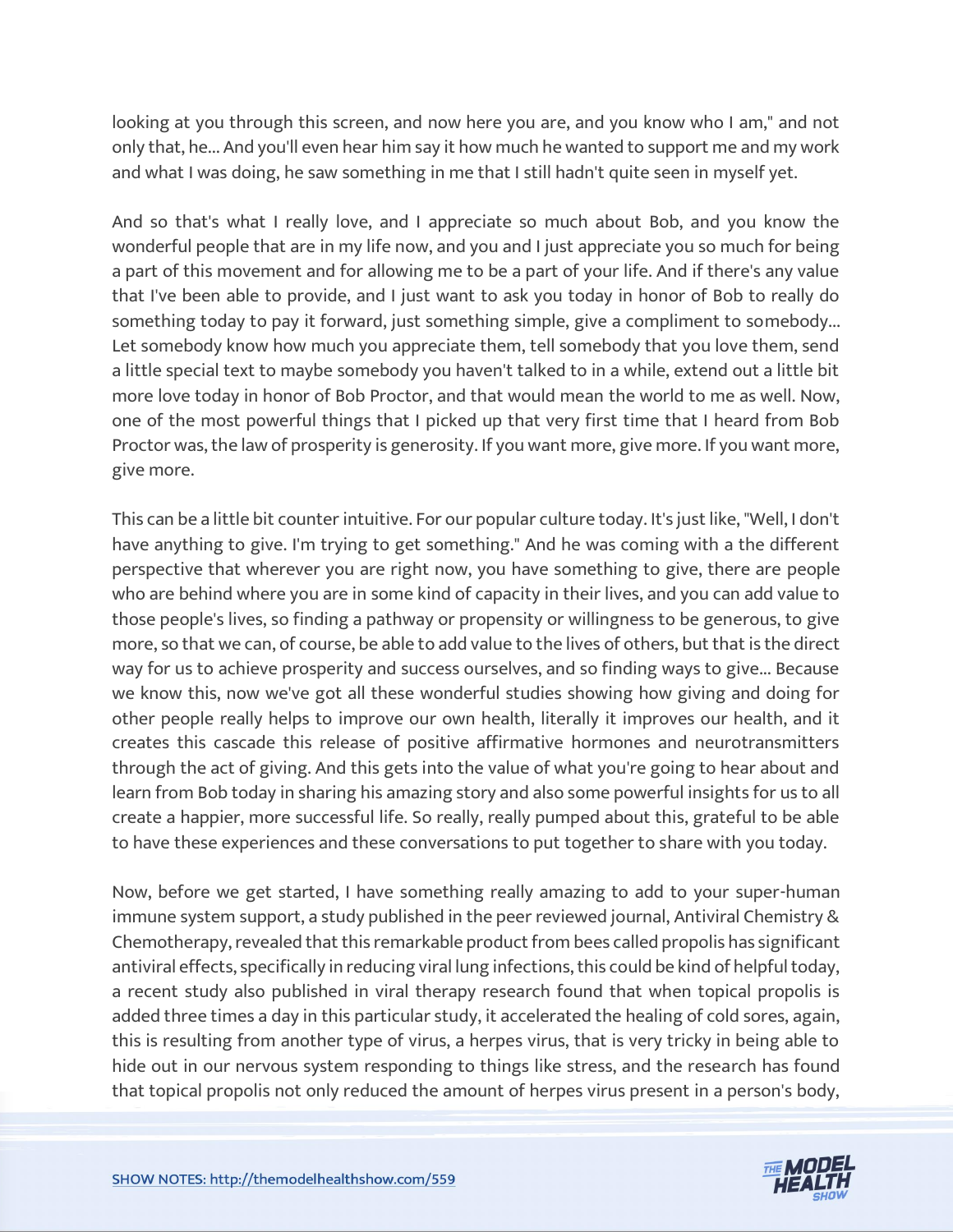but also protected the body against future cold sore outbreaks, one other study, this was a meta-analysis published in Evidence-Based Complementary and Alternative Medicine found that propolis has anti-viral, anti-bacterial, anti-fungal and anti-tumor properties. It's well established to be an immunomodulator that increases the body's resistance to infection, and propolis treated patients showed a reduced incidence and severity of asthma and allergy symptoms.

Now, this is news to us with these wonderful peer-reviewed studies, but the history of propolis is remarkable, it's been utilized for centuries, the ancient Greeks, Romans, Egyptians, were well aware of the healing properties that propolis has, and today, again, we have all this wonderful peer-reviewed evidence but how do you use it in a way that actually has efficacy, and why does it work? Well, there's over 300 active compounds in propolis, the majority of these compounds in the form of antioxidants, specifically polyphenols, that are well documented to reduce inflammation and fight disease, even more specifically, Polyphenols have been proven to inhibit the activity of coronaviruses. This is according to recent data published in the peerreviewed journal, Archives of Virology. Again, this data has existed for quite some time, and the human body and its natural association with things that humans have been utilizing for centuries, this is something that we all can be utilizing and taking advantage of right now, but the key is we want to make sure that we are utilizing these things in an efficacious manner, bee products are often some of the most contaminated products because of all of the environmental pollution and how things are being grown today.

But the Propolis that I use... And it's a product called B immune from Beekeeper's Naturals. They do third party testing for over 70 pesticide residues that are commonly found in bee products and also test for a wide spectrum of toxins, including heavy metals like arsenic, lead, mercury, and nefarious bacteria as well, like Salmonella, making sure that none of these nefarious compounds are coming through with the healthy things that you're trying to utilize, so check out the B immune from Beekeeper's Naturals, and they just upped it to a 25% off discount, that's automatically taken off at checkout. So, it went from 15% off, now they're giving 25% off right now. I don't know how long it's going to last, but 25% off. Go to beekeepersnaturals.com/model, that's B-E-E-K-E-E-P-E-R-Snaturals.com/model for 25% off, automatically taken off at checkout.

And now let's get into the special tribute to the amazing life of Bob Proctor. In this first conversation, you're going to hear his remarkable story and also some specific insights on addressing our self-image or our perception of who we are, and, again, we're operating from that self-image with every decision that we make. We eat based on who we believe ourselves to be, we exercise based on who we believe ourselves to be, we manage stress based on who we believe ourselves to be, this is why this matters so much in the context of having a healthy, [abundant life in all areas. So really, really powerful stuff. And again, it](https://themodelhealthshow.com/podcasts/remembering-bob-proctor/)'[s such an honor to be](https://themodelhealthshow.com/podcasts/remembering-bob-proctor/)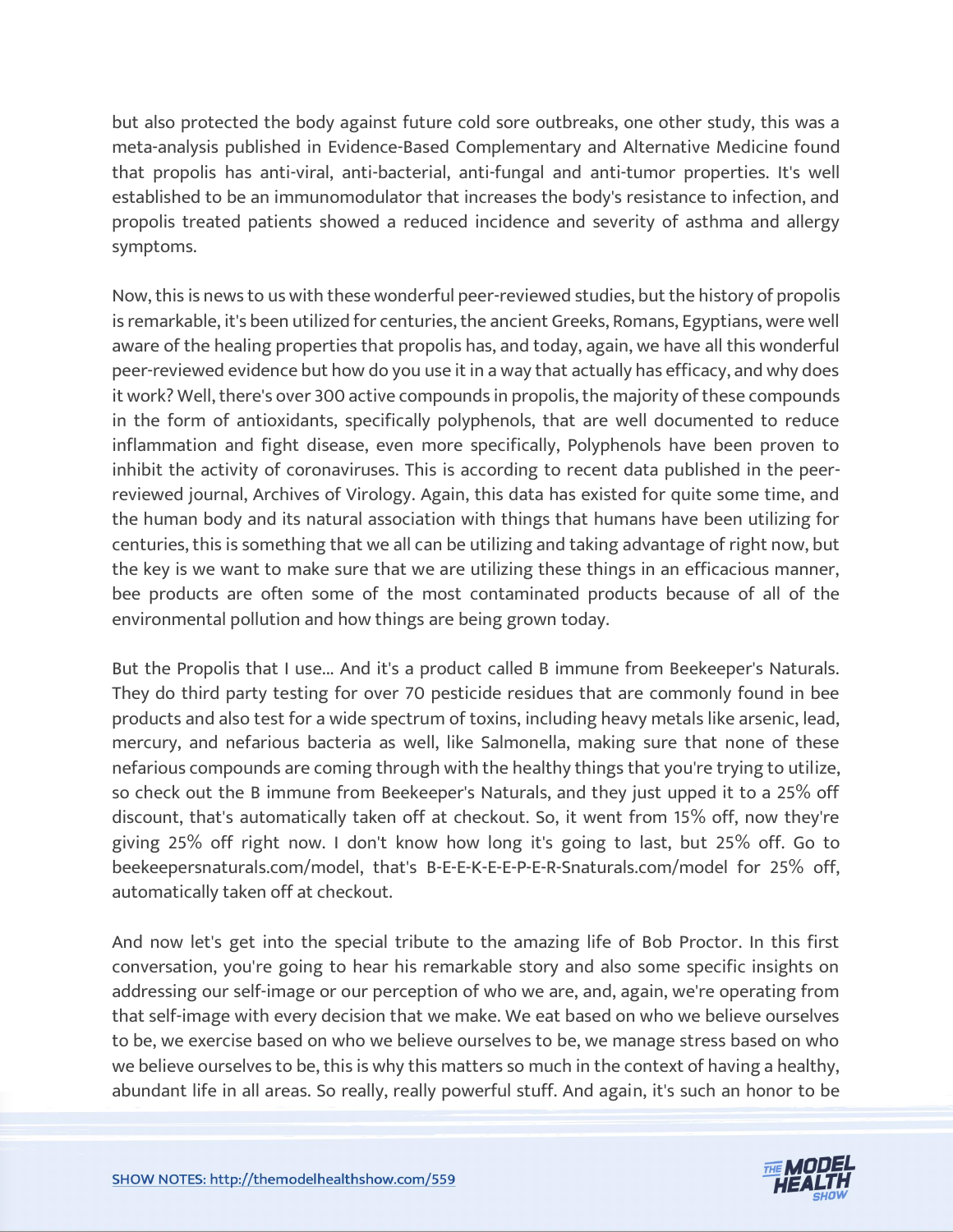able to share these conversations, and man, my heart is full having listened to this and I'm so grateful that I get to share this with you. Listen up and hear from the amazing Bob Proctor.

Well, Bob, you've got a phenomenal story of how you kind of got started in all of this, so can you share a little bit about that, how you got started... And I know that even way back in the day, like you even dropped out of high school, so just take us a little through your story and in how you've impacted so many people.

**BOB PROCTOR:** Well, I think I was like a lot of young guys, I was just wandering around, lost until I was 26. I went to high school for two months, I didn't leave. They asked me to leave. I was as happy as they were though when they asked me, I hated school and nobody ever got me to like it, I worked at dumb jobs, I just took anything I could get, and I was non-happy human being. And I was fortunate when I was 26, I met a man who saw something in me that I obviously didn't see in myself. And he said that if I would do exactly what he taught me I could have anything I want. Well, of course, I didn't believe that, but I believed he believed it, the guy spoke with such conviction, and he asked me if I read anything, and I said, "No, I can't read"... Now, that wasn't true, I could not well, but I could... And he gave me this book, I've been reading this book for 55 years, and I read it every day. It's Napoleon Hill's book, "Think and Grow Rich", I've got a big elastic around it, so it doesn't fall apart. And I started to read it.

And everything in my life changed. He got me to sit down and think of what I wanted. All I wanted was some money. And he said, well how much money do you want? Anything would have been a lot. I was earning \$4000 a year and I owed six. It was a hopeless situation. But like I say, I think a lot of people live like this. If I had taken every cent, I earned for 18 months and paid debts, I would have just broken even, nothing to live on. So, you know, I couldn't see the light, I just couldn't see it at all, but he said, Listen, forget all that. That's why you can't do it. Read this book, and of course, Hill tells you to... There's a secret in the book, then he said, "If you can find the secret in the book, then you're going to do seriously well." And he tells you to write your goal on a card. So, I wrote my goal on a card, and I'd been carrying a card in my pocket with my goal on it ever since, that's 55 years ago, and I wrote on it that I wanted \$25,000. I didn't believe I could get it; I didn't even know anyone with \$25,000, but I kept reading the card.

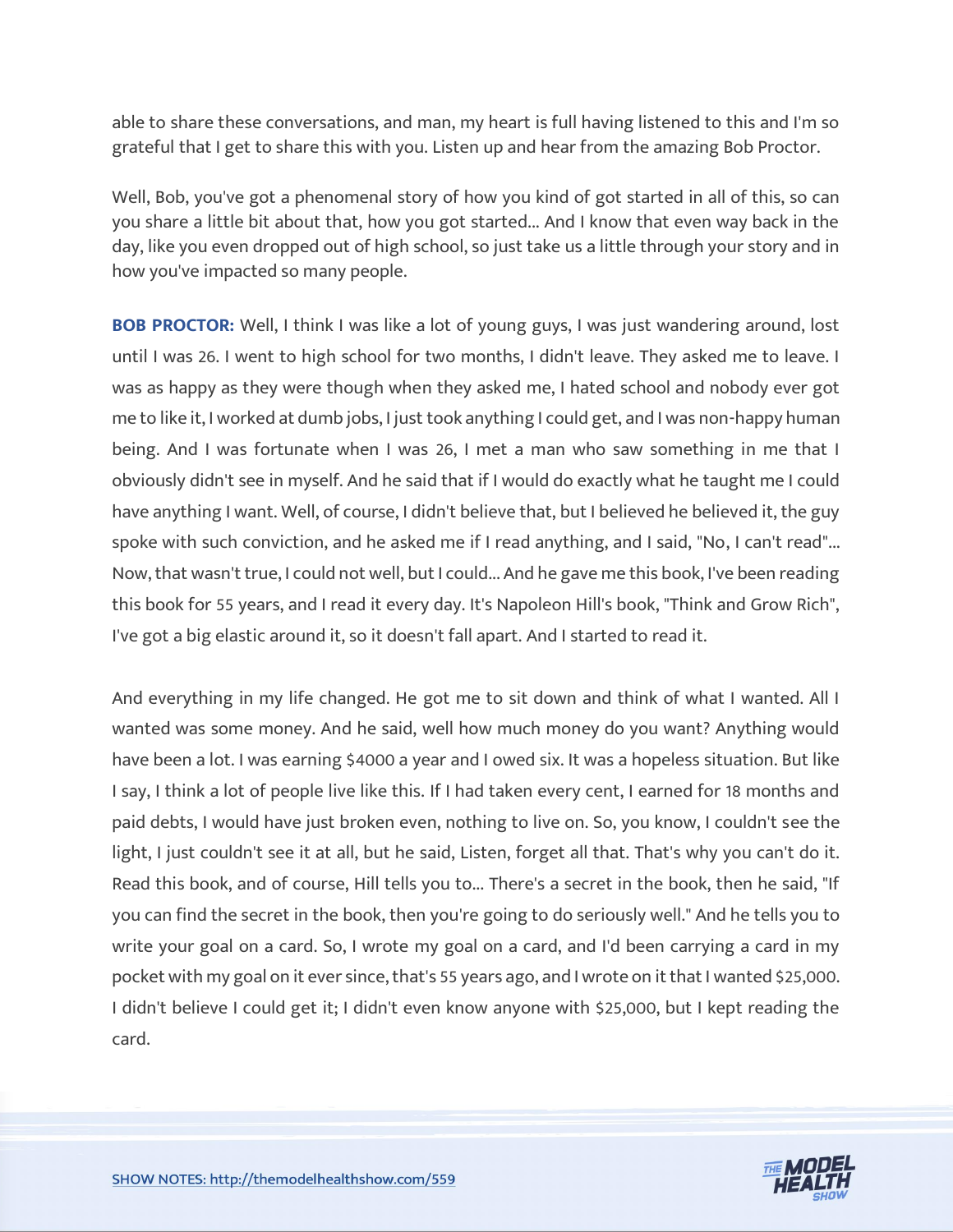Now, years later, I look back and I realized what I had done, I went from thinking of debt and having to pay bills, I started to think of earning money. Now the natural question there is, "Well, weren't you thinking of earning money?" No, I wasn't, I was thinking of debt. People that are in debt and have a goal of getting out of debt, will probably stay in debt forever and because whatever you think about that's what's going to happen. Well, somebody said there was good money cleaning floors, I started to hear people talk about earning money, and I started to think about it, and I said, I'm not proud, I'll clean floors. So, I started cleaning offices, I got one office to clean at \$15 a time, and I cleaned it twice a month, then I got another one at \$65. Well, you know, by the end of the year, I had my income at \$175,000 and I took it to over a million. In less than five years, I was cleaning houses in Toronto, Montreal, Boston, Cleveland, Atlanta and London, England. The thing took off like a rocket. I never stopped studying this book, and then I got into Earl Nightingale's condensed narration of the book, and I got into studying all of Earl's stuff.

And so, I have thought about this, and I don't think it would have mattered what I was doing, I was going to win, because I was following the right direction. I did exactly what I was told. I had asked myself, how is this happening? I was earning all kinds of money, I was living in England at the time, I'd opened an office there, and I thought, you know, there's something strange here, a lot of people have read Think and Grow Rich, they weren't doing what I was doing. There's a lot of people cleaning offices, but they weren't doing what I was doing it, and I had been raised to believe, if you can earn a lot of money, you got to be really smart. Well, I know I wasn't very smart, but I was earning a lot of money. I was raised to believe, if you don't go to school, you can't get a good job, I didn't have a good job, I owned the company, so I started to really question all my beliefs, and I found that most of them wouldn't hold water. And I made up my mind. I was going to find out what happened, and I started to study it, it took me nine and a half years. And when I finally got the dots to connect, all I wanted to do was teach it.

And I've even found out why I wanted to teach it, you don't enjoy anything until you share... I don't care what it is. You get a new stone microphone; you want to share it. And all I wanted to do was teach this to people, because I knew that if I could do it, anybody could do it. I had [not been going for me that everybody didn](https://themodelhealthshow.com/podcasts/remembering-bob-proctor/)'[t have gone for them. And I got carried away with](https://themodelhealthshow.com/podcasts/remembering-bob-proctor/)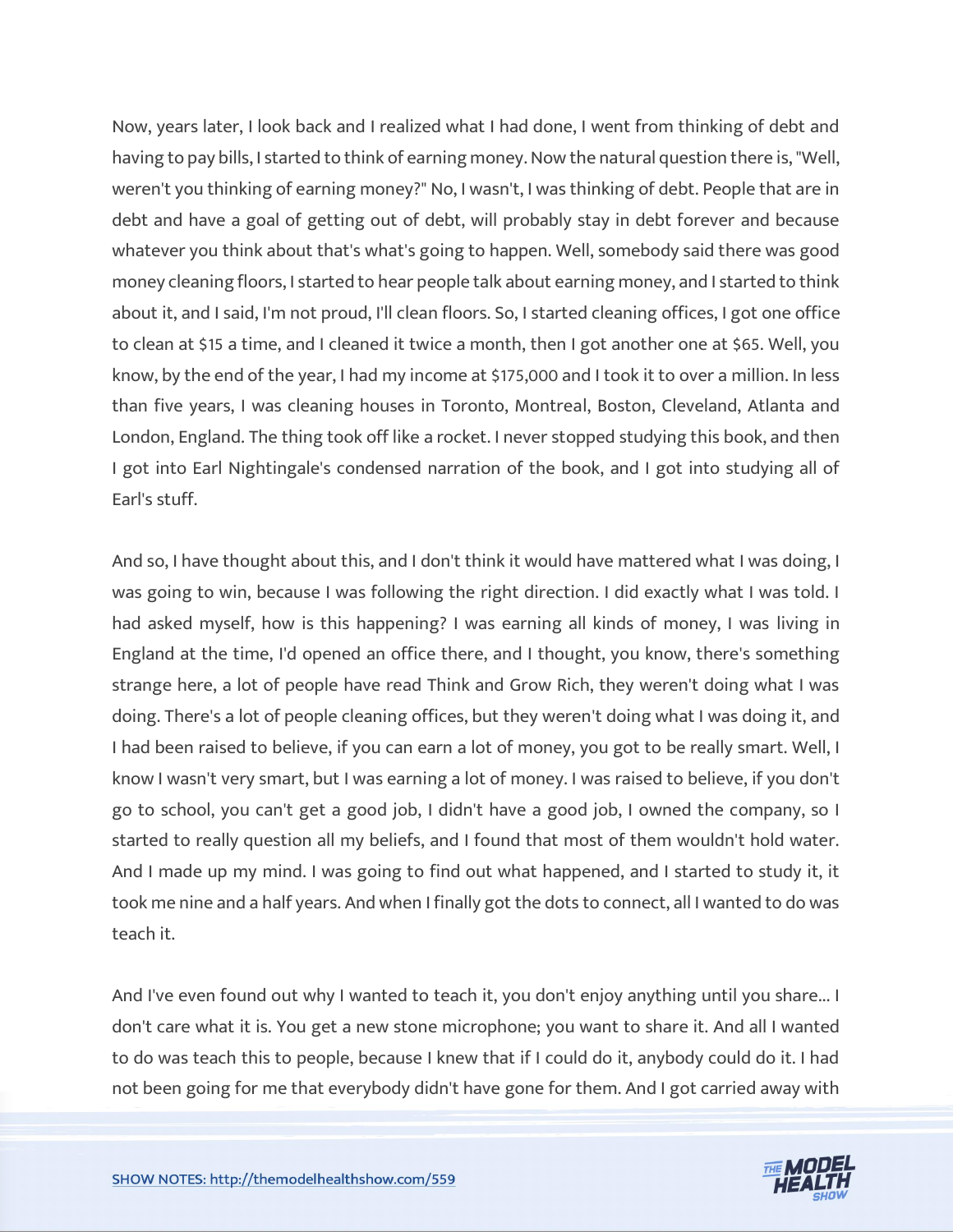it. I've gone into prisons, I spent five years at Green, one Saturday a month, for five years, maximum security. And I watched people change their lives. I had them parole to me, they've changed their lives. We were picking up people out of the park and we'd washed them, and we watch people, we wouldn't let them out of our sight, and I was thinking, "Will this work for anybody?" And those people's lives changed, I've gone into companies, the credential insurance, the largest company in the world, back in the early 70s, we raised their sales by hundreds of millions of dollars. And do you know what was a strange thing, Shawn, I found that... When I found out why I changed I found out, hardly anybody knows why they're winning. Large corporations do not know why their stars are stars, if they knew they'd can it and give it to everybody, and that's what I've spent the last 40 something years doing.

**SHAWN STEVENSON:** And doing it very successfully at a high level, and you've impacted lives or so many people you impact in my life, definitely, far before this conversation. And I love the fact that this was really brought by the revelation that anything that we want, that we want to have in our lives, it's not worth having it until we share it. And the example that you gave of even if it's a suit, 'cause you don't get a new suit and you put it on you look in the mirror and you're like, "Wow, this looks great, I'm going to go take a nap in it, right?

It's like, I want to share this. And now you don't necessarily have to go out and connect with people. But you know, you could take a selfie and share it on social media, you still want to share it, and it's so valuable.

BOB PROCTOR: But you know, if you're looking at a sunset alone, it looks good, but if you're there with somebody to say, "Look at that," well, they're looking at it and you're telling them to... It's sharing. You got to share it.

**SHAWN STEVENSON:** Yeah. It's so true. And this is so important because you brought up that you're driving force in the beginning, and it's evolved since then, but it was to get out of debt and you shifted over to making abundance, making enough money to do and have and be all the things that you want. And our financial health is really important, this is the Model Health Show, and we're talking about all the aspects of life that contribute to your health and your [financial health matters, especially in this world today. It](https://themodelhealthshow.com/podcasts/remembering-bob-proctor/)'[s a huge stressor for people. Because](https://themodelhealthshow.com/podcasts/remembering-bob-proctor/)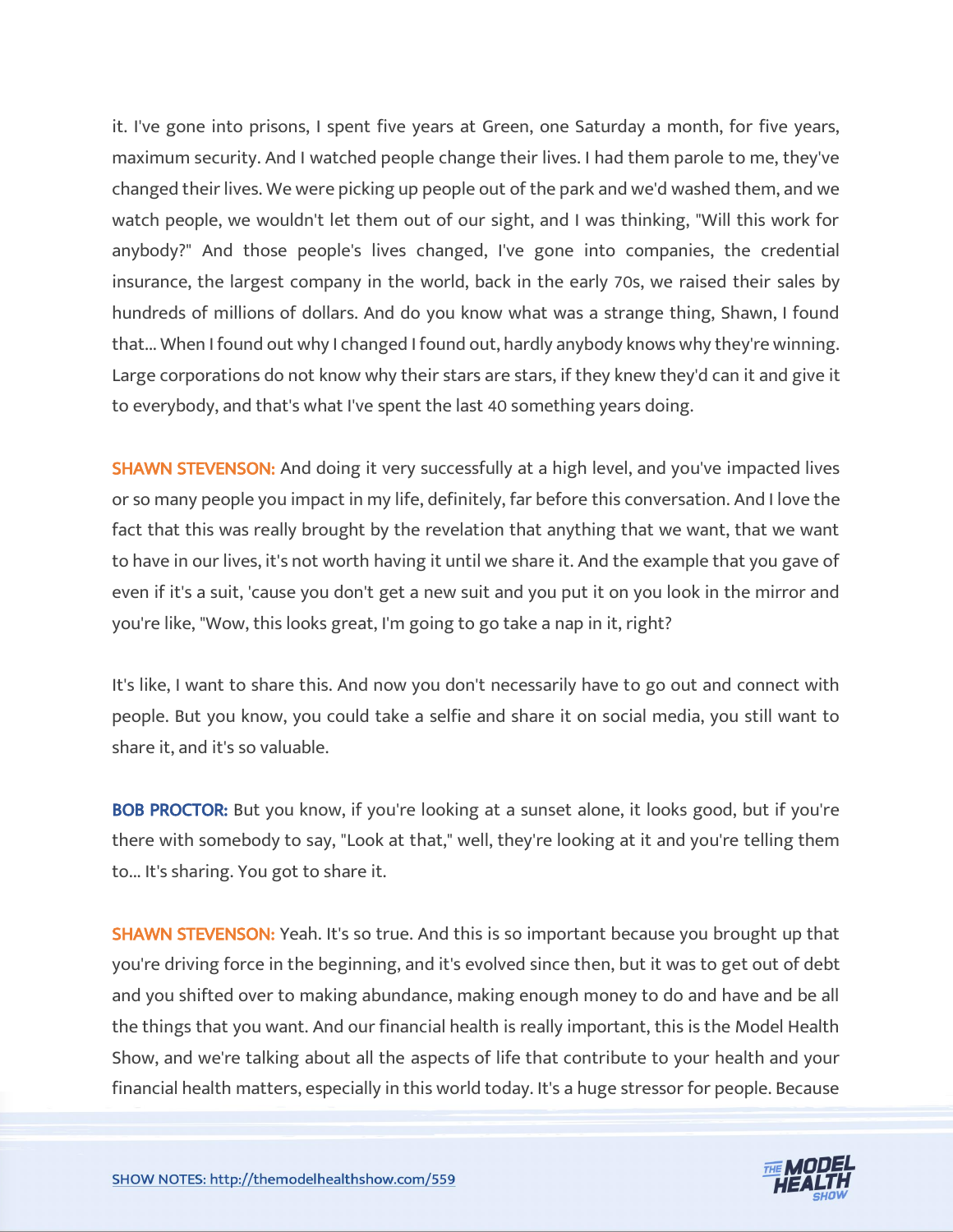your finances are really what help to drive you being able to do things, it's an exchange of energy for sure, but it's just a way that our society is built, whether you like it or not, if you want to be...

BOB PROCTOR: Well, it's a medium of exchange that you use for other people's products and services. I see money only used for two things, one is to make you comfortable, the more comfortable you are, the more creative can become, and the second one is to extend the good you do far beyond your own presence, and you want to... Like our companies locked in, we build schools in Africa, and we got into this about four years ago, and we love it, and we build a school every two and a half weeks, our goal is to build one every day. And we do it with through Cynthia Kersey's, the Unstoppable Foundation. In fact, in a couple of days, we've had... First, I have a partner, Sandy Gallagher, who is a brilliant lady, she runs the company. She went over about three, four years ago with Sentry, we built in Kenya, and they get in and she saw what was going on. Last year, we set Cory Kelly, another girl in our company with her 15-year-old daughter, and she went over. Every May Cynthia Kersey goes and so we send somebody with her. This year, Gina, my assistant, and Kim Klein, who is in our finance area, they went. And Gina had me crying when she came back, she had me on the phone, she said, "Bob, if you could only see the good that we're doing there," and she went on and on. So, the group of them that have been there, are you going to put on a presentation to everybody in the company so the whole company can really get involved in what we're doing.

#### SHAWN STEVENSON: Yeah.

BOB PROCTOR: And that's where we get our greatest joy.

**SHAWN STEVENSON:** Right. Yeah, I've actually contributed to unstoppable as well. That really helped me personally because I didn't grow up with much at all. Very interesting story, of course, oftentimes for Christmas, I haven't talked about this on the show before, but for a lot of Christmases, we would get free gifts from this... Basically a food shelter. So, for three years in a row, we got the same gift... I kept getting Yatzi, every year, but I never learned how to play. We just played craps or something with the dice, we were like 10 years old, 11 years old. And so [just different interesting situations like this... We didn](https://themodelhealthshow.com/podcasts/remembering-bob-proctor/)'[t grow up with much. So, getting out of](https://themodelhealthshow.com/podcasts/remembering-bob-proctor/)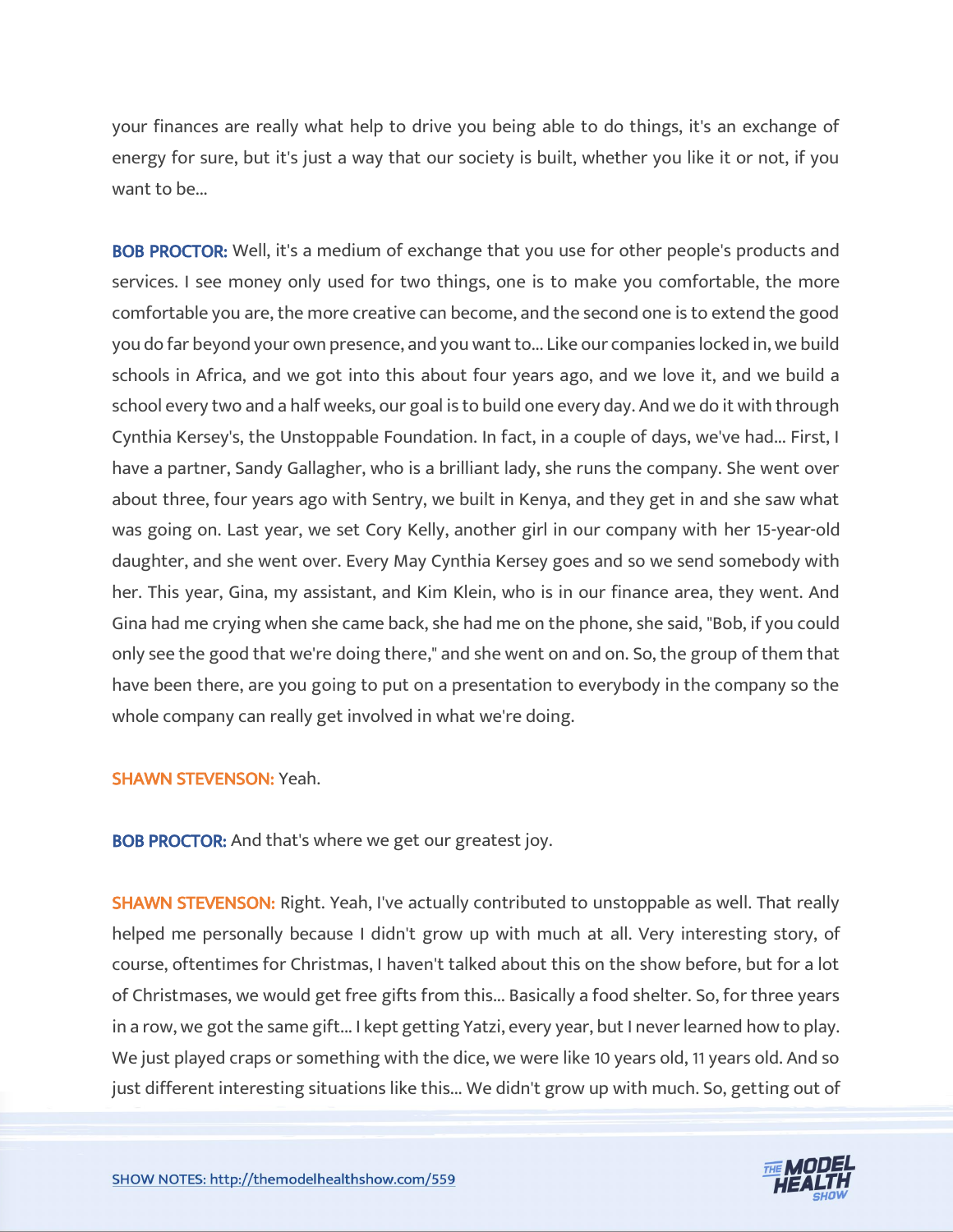the paradigm of struggle was difficult in the beginning because I would do things to help a lot of people and receive a lot coming back, but I find a creative way to lose it, because I didn't change my thermostat for this stuff. So, what really helped to serve me, and my thinking was, I can have so much more to contribute by building myself up financially, my financial health as well. And this is one of the big things that really comes across it in your new book, which I read through, and I just devoured it, 'The ABCs of Success', and first of all, I want to know why you titled the book 'The ABCs of Success'.

BOB PROCTOR: I didn't actually title it, but that patcher Penguin who published it world-wide and they put that name on it, and it does fit because I had the idea, we should... When you to change a paradigm, you're changing your habitual behavior. Well, if everybody's got little hang-ups in different areas, and sometimes they don't know what they are. So, I just took a lot of different ideas that we work with, and I wrote little articles on them, and we put them together, and they're from A to Z in the book, and so it fits. Everybody has little hang-ups in their life, and if they change those little hang-ups, everything changes. And it all goes back to understanding ourself, understand what makes us tick, and then trying to live the best life we can... Try and improve the quality of our life.

**SHAWN STEVENSON: I thought it was a very fitting title, the ABCS of success, 'cause it's talking** about something that's very elementary, the ABCS of something. And this is something we're not taught in school. I went to a traditional university and student loans and that whole story, but there was not a success class, that's up to you. We're going to teach you some rudimentary skills, we're going to teach you about a particular subject matter with English or something of that nature, or mathematics, but not how to apply it in your life to be successful. There was no Success 101.

BOB PROCTOR: There's a lot of things that are not taught in school, that we're missing. You will find absolutely brilliant people who are losing, they will have grease coming off the end of their business card, but they're broke. You'll find other people who are functionally illiterate, they've never even learned how to read or write, and yet, they may be any millions of dollars and building large organizations. We do not teach people who they are, what they are, what makes [them tick, we don](https://themodelhealthshow.com/podcasts/remembering-bob-proctor/)'[t really get them in touch with the spiritual essence of their personality. We](https://themodelhealthshow.com/podcasts/remembering-bob-proctor/)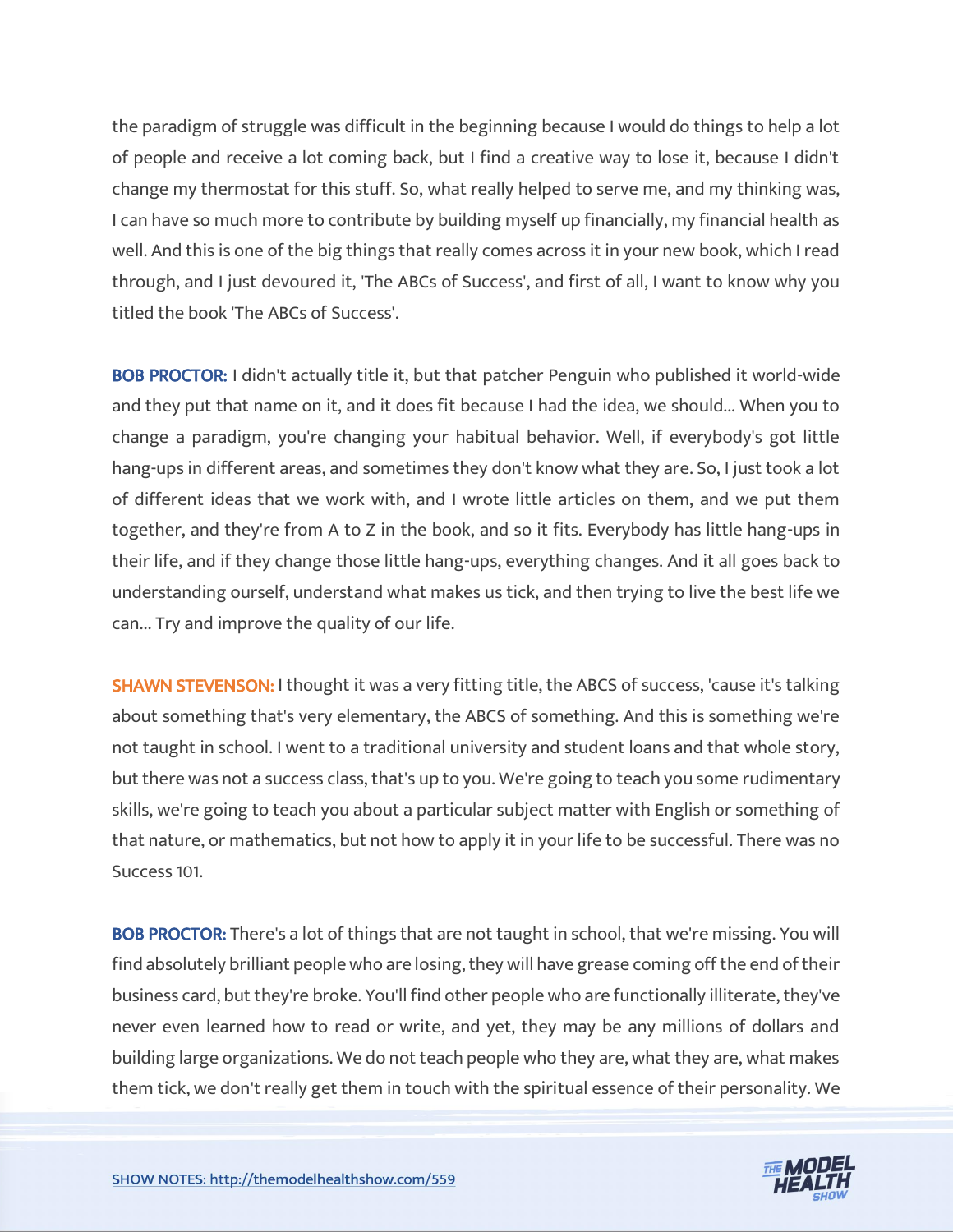don't get them to stop and ask themselves, why am I doing this? Why am I getting these results? Do results just happen? They don't just happen, we've got to start to understand how and why they've happened, and then change what we want to change, and I have found over the last 50-something years of studying this, I study it every day, I'm absolutely fascinated with it... We can truly have or do or be whatever we want, we're God's highest form of creation, we've got to learn how to utilize the potential we've got.

And as a matter of fact, I just finished a fairly large coaching call before I got on this call, and question was asked by someone, if they only had an hour to teach children that an hour a day, if they were given an hour in a class, and I would suspect this woman was given an hour, what would she teach him? And I said, "You can teach them anything that you can teach anybody else." We've got to get away from the idea, they're children, they are human beings, they have a marvelous mind. Now, think of this for a moment, the only thing a child is missing his vocabulary and the experience. But the mind operates the same way with the young child as it does with an adult, and we teach children languages before they go to school.

I had an associate over in Kuala Lumpar, I was going over there for a long time, at four years old, the little boy could speak four languages, they thought nothing of that. And that's very common in many parts of the world. Now, if a child can learn four languages before they go to school, why do we spend so much time getting them to play with blocks? You can teach your child to read before they can talk, and when they can talk, you can give them a book on the CAT scan, and they'll read it. So, I think we have to understand that a child has a marvelous mind, and the mind operates in a very orderly way, and you can teach it to children. I think one of the first things we should teach children is the difference between responding and reacting. I did that with a bunch of kids one time, it changed everything in their life. When we react to a person or a situation, we're giving that person or the situation control over us. When we respond, we're maintaining the control.

SHAWN STEVENSON: And that's the word responsibility, and so let's go ahead and dive in and talk a little bit about that structure in the ABCs, one of the first concepts you talked about in the book was this straight As, because that's some one of those idealistic things you want to [do in school were going to hit those straight As. So, what are your straight As?](https://themodelhealthshow.com/podcasts/remembering-bob-proctor/)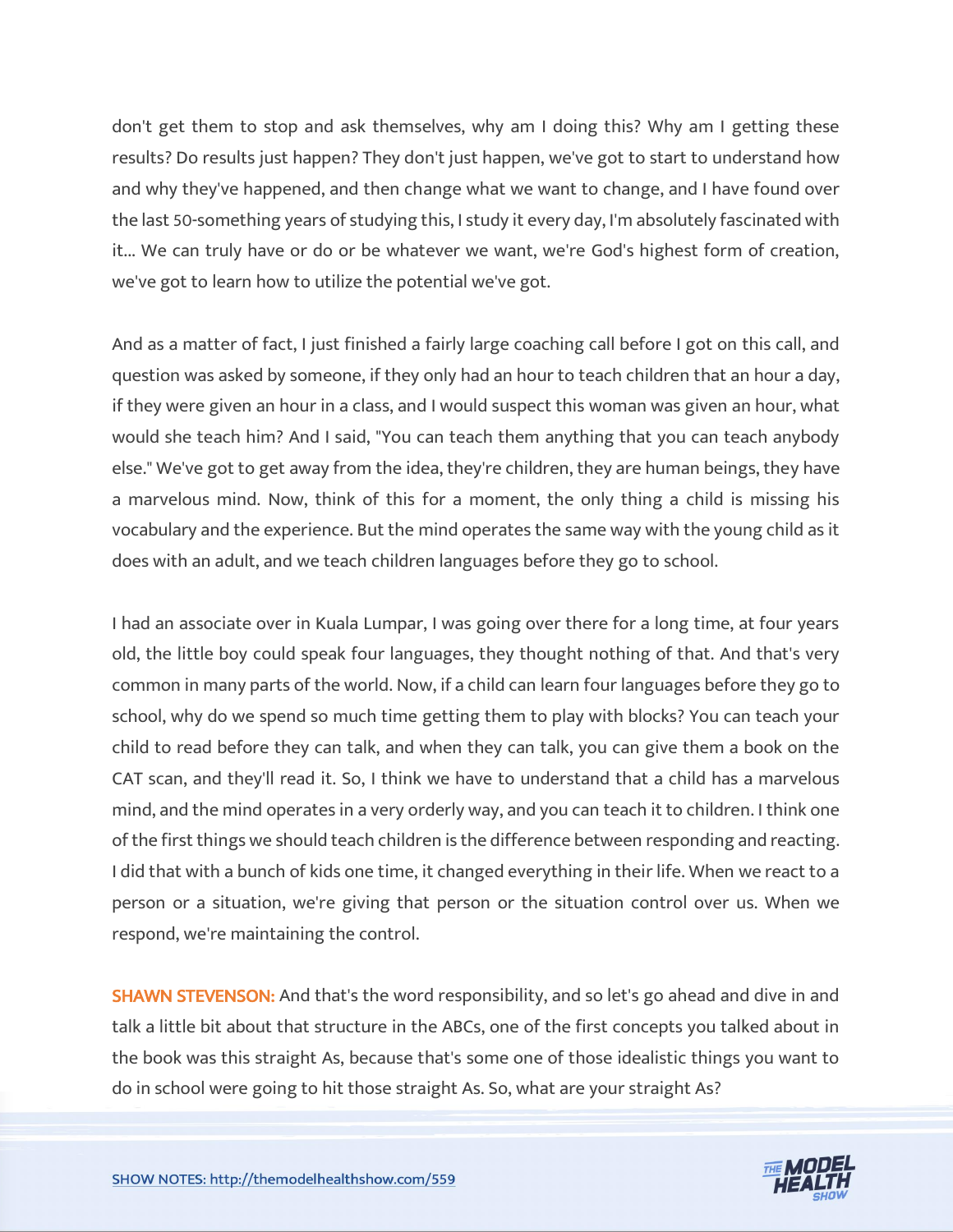BOB PROCTOR: We have in here, awareness, acceptance, alteration, and achievement. I think awareness is the whole thing. You go all the way back to King Solomon, he said, "In all you're getting, get an understanding." Well, understanding and awareness come together, as we understand, we develop an awareness, and when we come aware, that's all we ever can develop is awareness. Like people are not earning 100,000 a year because they want hundred a year, they're earning 100,000 years because they're not aware of how to earn a hundred a month. People are not alone and lonely because they enjoy it, they're alone and lonely because they're not aware of how to develop meaning relationships. So, we want to understand this concept of awareness, that's really what we're after, and then we want acceptance. We've got to accept new ideas, we've got to accept the idea that we have this potential and we've got the ability to change, and when we get that, then we have to learn alteration. We have to alter the concepts that are fixed in our mind, we are programmed genetically and environmentally, all our prejudices, all our hang-ups, they're programmed in, we didn't decide on that, we inherited them. And then after birth, of course, we've got our environmental conditions and situations, and the last A would be achievement.

And you can always tell, I think, by the results, you're going to know them. You can tell what a person is doing by what they're achieving, you can pretty well take a look at the results of person's getting and know what's going on inside. It's not an accident. Everything that happens outside starts inside. Everything you're teaching. It all starts in the mind, starts with attitude. Attitude is to keep everything, you know, the only thing that we have complete and absolute control over is our attitude, our way of thinking. Viktor Frankl, that spent the war years in the German concentration camp wrote a marvelous book, 'Man's search for meaning'. He said that regardless of the intellectual or physical abuse he was subjected to, no one could cause them to think something you didn't want to think. We have complete and absolute control over our thinking, and that's where our attitude starts.

SHAWN STEVENSON: Yeah, when I went through that, it would very quickly hit me when I was reading the book, the acceptance was a big one for me, because I've seen this consistently be one of the big hang-ups for a lot of people and not really accepting their power, not accepting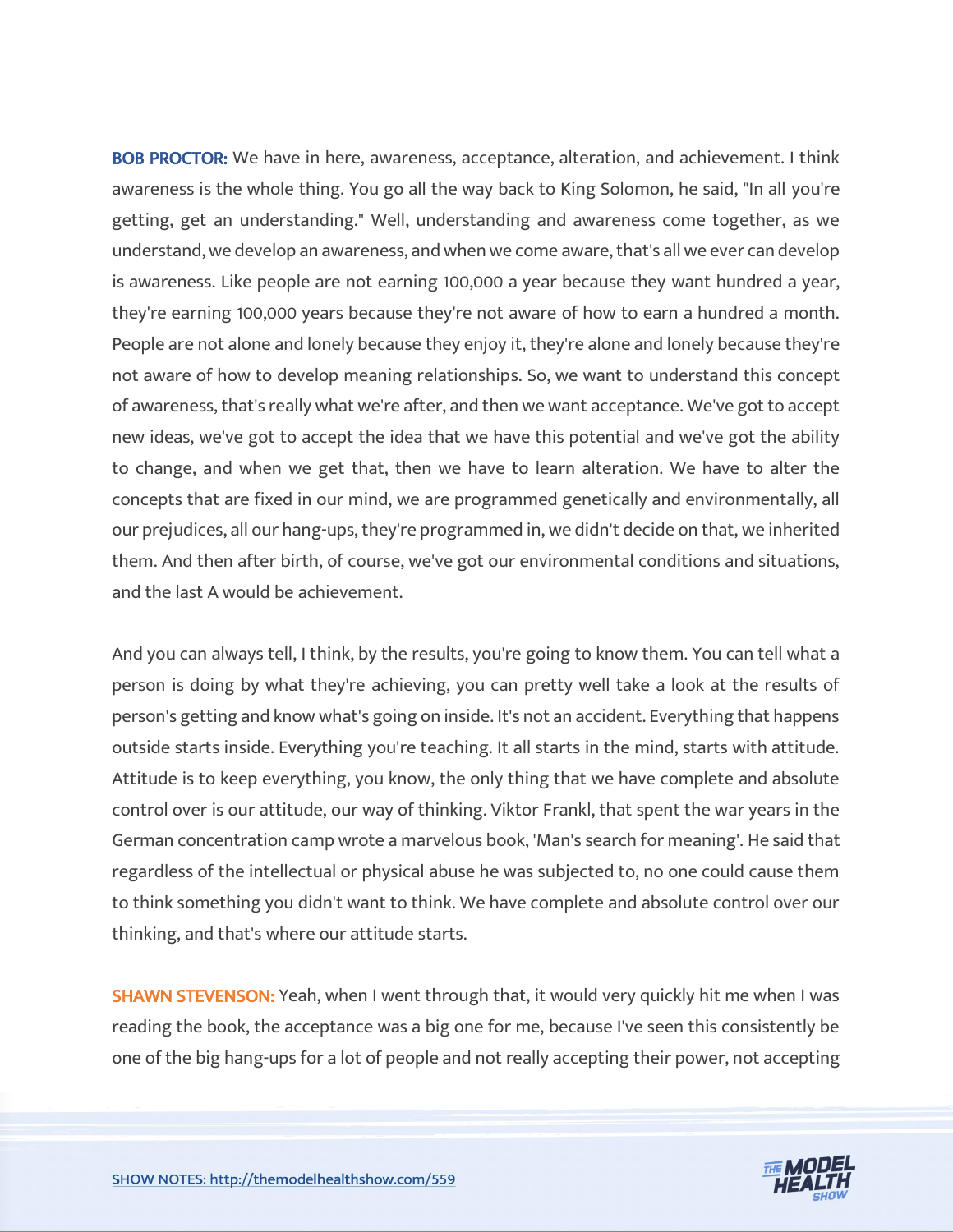that it's up to them to choose their response, it's up to them to choose their attitude, accepting that you actually have the power to change, and that's like a game changer once you get that.

BOB PROCTOR: But I think we have to go back and look at how we're raised. We're raised to live through our senses, we by what we hear, see, smell, taste, touch. "Go on out on the street, be like the rest of the kids." The only thing you can't be like is another one. We're all unique, in fact we're raised to go by what we see. We get a report card, the report tells us what kind of student we are. What the report card really tells us is where our mind was at for a few minutes, maybe three weeks ago. We've got to be taught to use our higher faculties. We have perception, intuition, the well, reason, imagination, memory, these are all higher faculties, and they are what separates us from all the rest of the animal kingdom. Do you know we are the only creature on the planet that's totally disoriented in their environment? All the other little creatures on the planet are completely at home in their environment, they blend in. We are different, we have been given the ability to create our own environment and most people don't know it. And so, they complain they have to do this, they have to do that, the truth is, they don't have to do anything, they choose everything they do. J. Martin Kohe wrote a marvelous book called 'Your Greatest Power', it was a little book but was dynamite. And your greatest power is your ability to choose.

**SHAWN STEVENSON:** You really lay it all on the line too, and I really love your straight approach to communication also in the book as well, and there was a really important chapter in a powerful section of the book on communication and in particular, listening, which you called the great compliment. Can you talk about why this matters so much?

BOB PROCTOR: Well, when you're listening, first of all, you're listening with your emotions, you don't listen with your ears. Frequently, you'll be talking to somebody, they hear what you're saying, but they're not listening to you, and you know they're not listening. When you listen, you're paying attention to a person, you're saying, "I believe what you have to say is worthwhile. I am going to give you my full conscious attention." And you're emotionally involved, we listen with our emotions, we hear with our ears. And I believe listening is extremely important. I was fortunate enough to study listening through Dr. Ralph Nichols, way [back in the late 60s, and you don](https://themodelhealthshow.com/podcasts/remembering-bob-proctor/)'[t just listen with your ears, you listen with your eyes, you](https://themodelhealthshow.com/podcasts/remembering-bob-proctor/)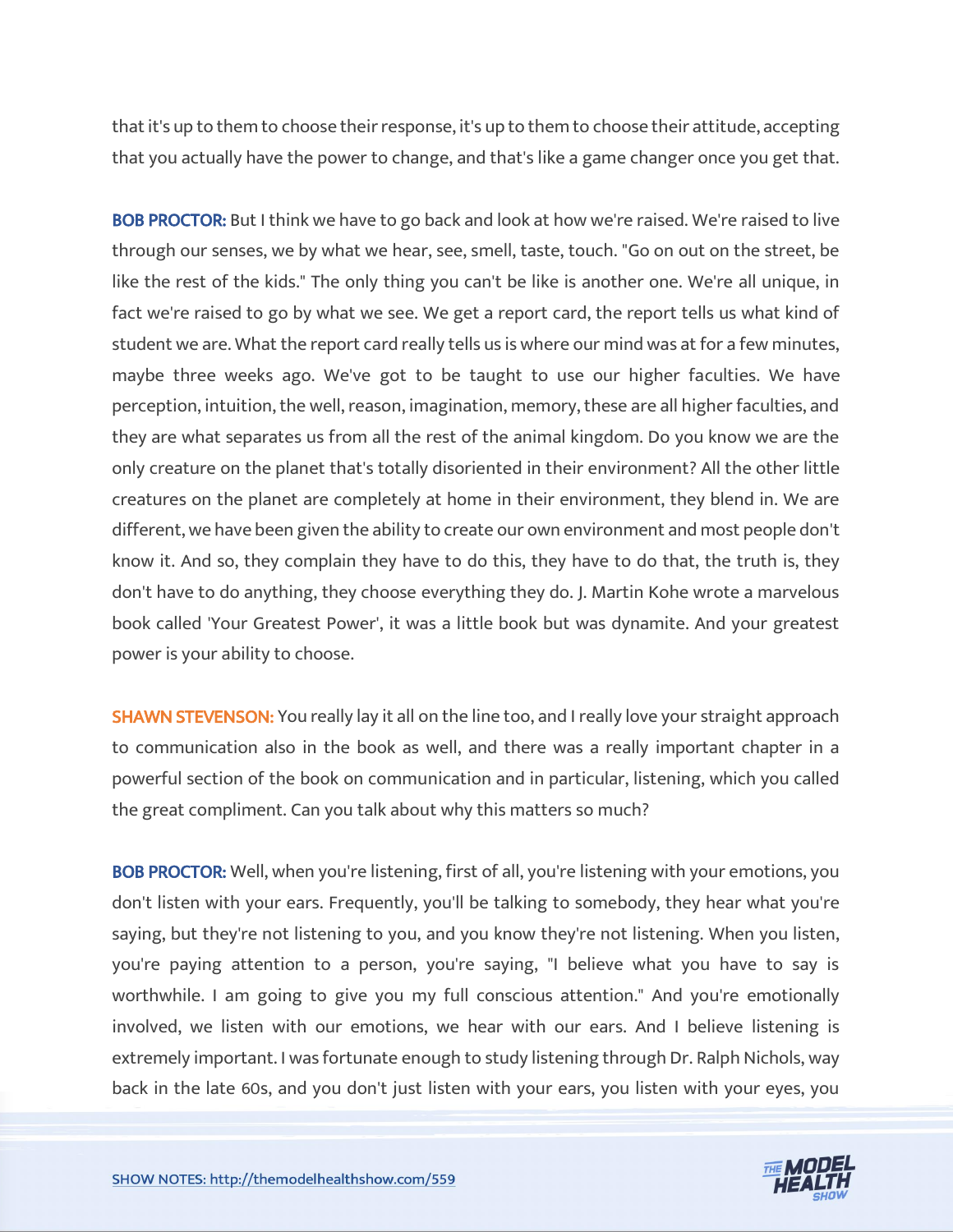listen with your body. You'll find when a person is listening, they'll to lean towards you. You watch people in an audience, maybe in a theater or in a seminar, you'll see them, they'll start to lean forward, they're really into whatever is going on, and it's pulling them toward it. It is a compliment, I think, to a person.

**SHAWN STEVENSON:** Being able to listen is an important quality and building relationships, and the number one influential factor in our health and in our success in life is our relationships, I truly believe that. And so, I believe it was Stephen Covey who said, "Seek first to understand, then to be understood." This is a big secret for everybody who might be having trouble in communicating and having positive healthy relationships, maybe it is with an intimate partner, or maybe it was with a business partner, but we really need to understand first the other person. When we're always just kind of natural human propensity because of how our programmed, is to "Me, first, this is a 50-50 relationship." It's not 50-50, it's literally not. It's 100% your responsibility to show up and to listen first, to understand where the person's coming from, so that you can speak their language if I may say that. And there's also... This goes way back, even St. Francis of Assisi, talked about seeking first to understand so that you can be understood. So powerful, and it's a really, really important secret and I hope everybody can walk away with that, to seek first to understand, 'cause it's a really powerful principle in life.

BOB PROCTOR: Well, you know, understanding is the polar opposite to worry and doubt, it is the polar opposite. Like up, down, hot, cold, there's a lot of opposites, so it's a law of the universe. And understanding can only be developed one way, and that's true study, there is no other way to develop now, there's many forms of study... Watching your show is a form of study, there's many forms of study, but you must study if you want to develop understanding, and if you're ever going to understand anybody else, you have to understand yourself, what we really want it and if we study ourself... That's all I've ever studied, we automatically know the other person, we are all the same in that respect, we're a necessary part of the whole scheme of things. You take any part away from anything and it's not complete any longer, so we're a necessary part of the whole scheme of things, but the real beautiful truth is that we're all the same, we look different, we sound different, we come from different cultures, we eat [different food, dress different, speak different languages, but when you get past culture, and](https://themodelhealthshow.com/podcasts/remembering-bob-proctor/) 

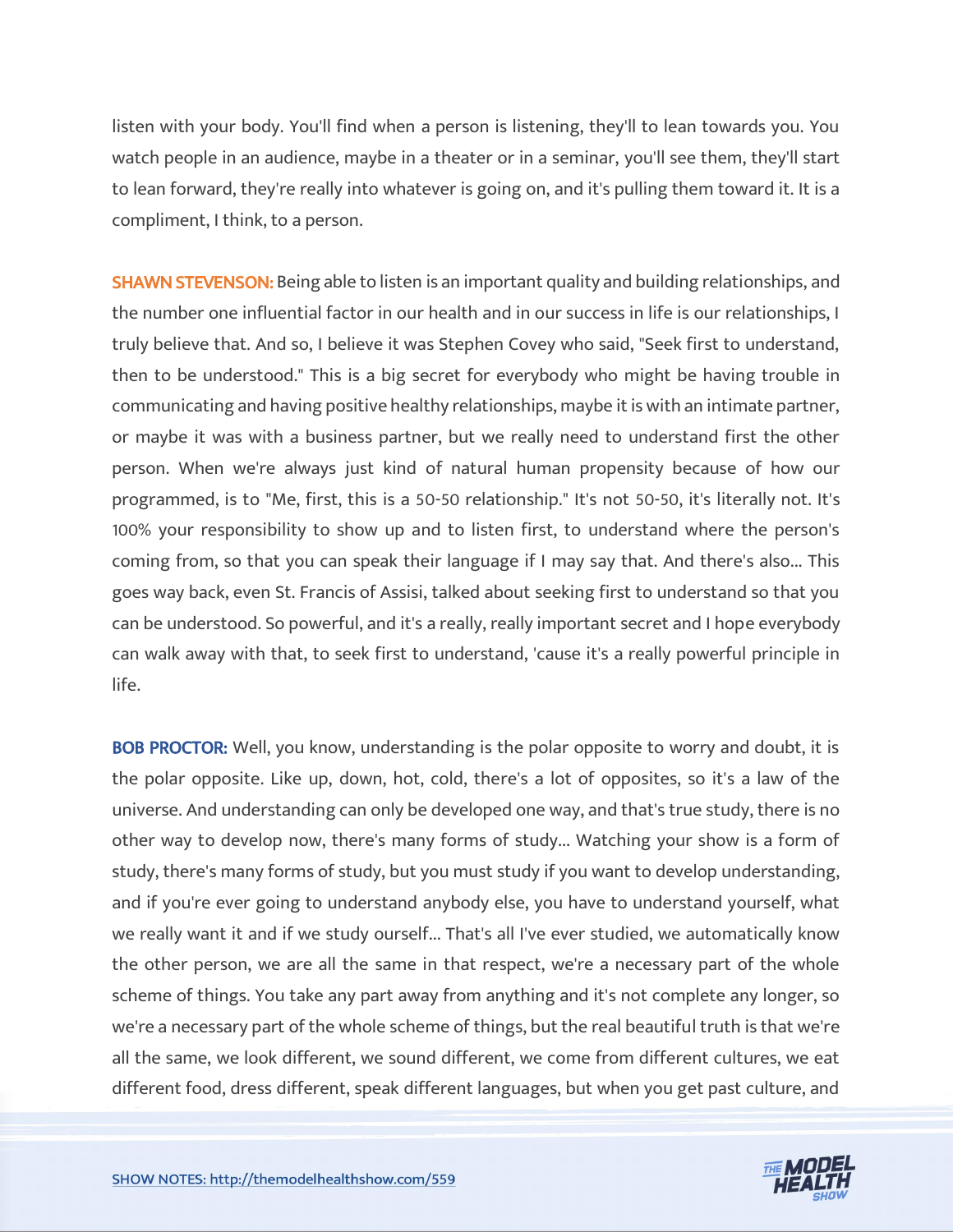culture is not in a group have it, we're all the same. And when we can really understand that that's when we're going to start communicating effectively.

**SHAWN STEVENSON:** Yeah, totally agree.

BOB PROCTOR: There's only one problem in the whole world, and that's ignorance.

SHAWN STEVENSON: Love that. So, in the book, you also shared some important insights about leadership, and so can you talk a little bit about what does leadership really mean and how can people apply it in their own day-to-day life?

BOB PROCTOR: I think to lead other people effectively, you have to understand yourself. There's a boss and there's a leader. Leader gets people excited about improving the quality of whatever it is, themself, their work, whatever they're doing. People follow leaders because they want to. People don't follow leaders because they have to. That becomes a form of dictatorship, and that never works. The great leaders, people want to follow, and leaders inspire you, leaders pull a very bust out of you, leaders know how to look inside and bring the best of you to the surface, cause you to look at the higher side of your own personality. What the world always is looking for is leaders. It's silly to ask who's going to lead, the leader is going to lead, and the leader just automatically emerges. If they threw 50 of us into a committee and say, you don't have to elect a leader. You may elect one, but the leader is going to lead and it probably isn't the one that's elected.

SHAWN STEVENSON: Yeah, so true.

**BOB PROCTOR:** They know how to get the best out of people.

SHAWN STEVENSON: Absolutely, and everybody listening, every single person is a leader in some form or fashion.

BOB PROCTOR: Absolutely.

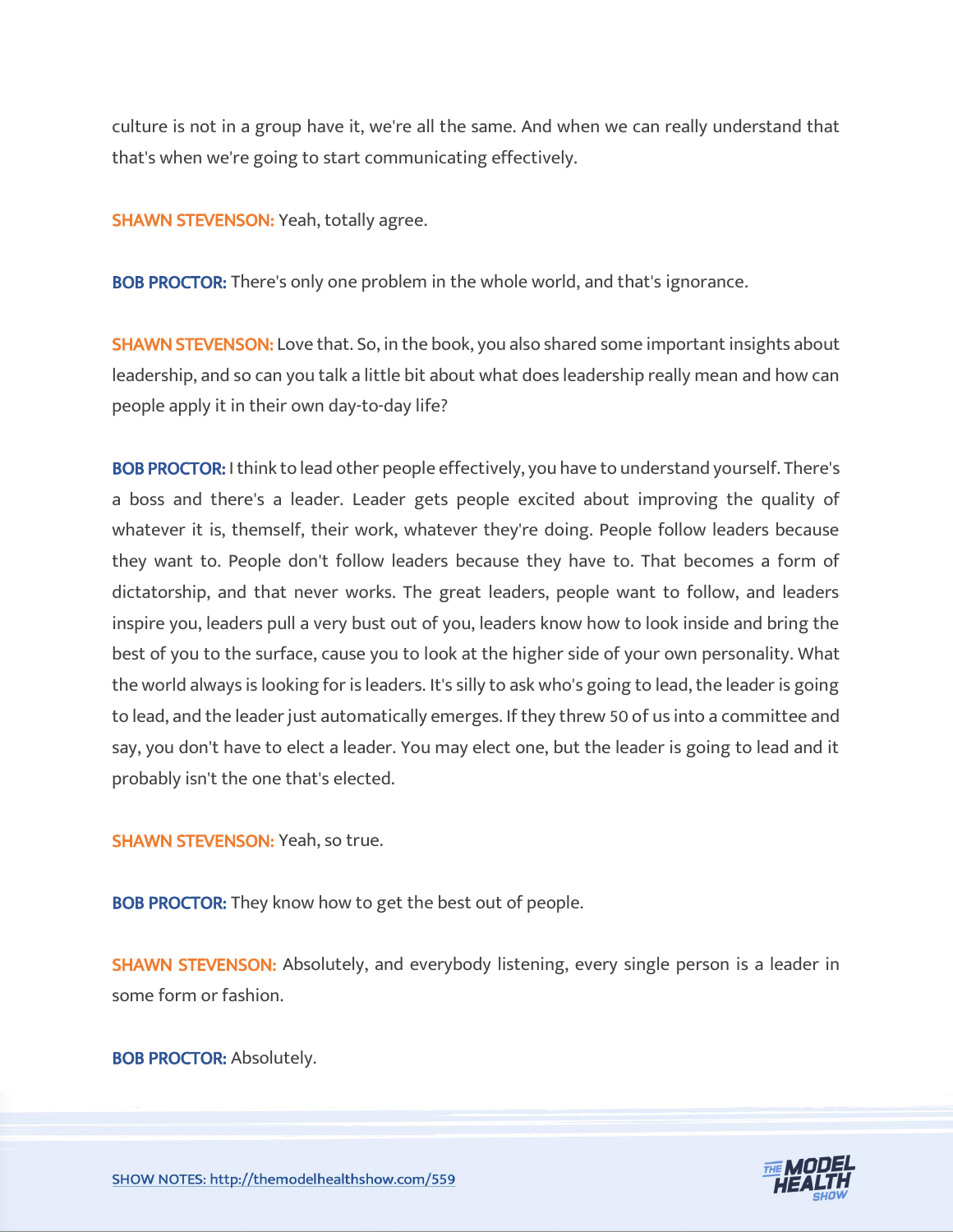**SHAWN STEVENSON:** And it might be in a family context, you're a mom and you're leading the troops of children that you have, or in a context, maybe you're a college student and you have your friends, you could be a leader in that group when it comes to certain tasks or certain things that you guys are doing together, or something bigger than that. There is always a place that you could find out how you line up with this leadership information. This is why I was so happy that you put that in the book.

BOB PROCTOR: Well, we got everything in here from A-Z, Shawn.

SHAWN STEVENSON: Literally, yeah, the ABCs.

BOB PROCTOR: We've covered all the bases.

SHAWN STEVENSON: So, I loved the section on effectiveness, this is a real pet peeve of mine, because there's a difference between working and being effective, and I want to make that clear distinction for people whenever possible, but I love the section on effectiveness. Can you talk a little bit about the difference between producers and almosts?

**BOB PROCTOR:** Well, you know, I'm having a studio built right behind my house here, and they're just about done, and I was out talking to Max, one of the workers, and he is without question one of the best workers I've ever seen, and he looks after all the details, he makes certain that it's done and done well. You see, the effective person is working towards a particular end, and they want to make sure that everything is really done well. Most people are just busy, they're not goal-oriented, they're not effective, they're busy and they're busy for busy-ness sakes. We want to be effective; we want to know what we're doing, we want to know why we're doing it, and then we want to get the very best result that we're capable of getting. And it doesn't matter how good it is, we can make it better. Better is a beautiful word, I love it. You can always make it better. And we've got to understand, there's no right way to do anything, it can be a good way, it can be a valid way, but there's always a better way. The effective person is always looking for a better way to make it happen.

[SHAWN STEVENSON: So powerful.](https://themodelhealthshow.com/podcasts/remembering-bob-proctor/)

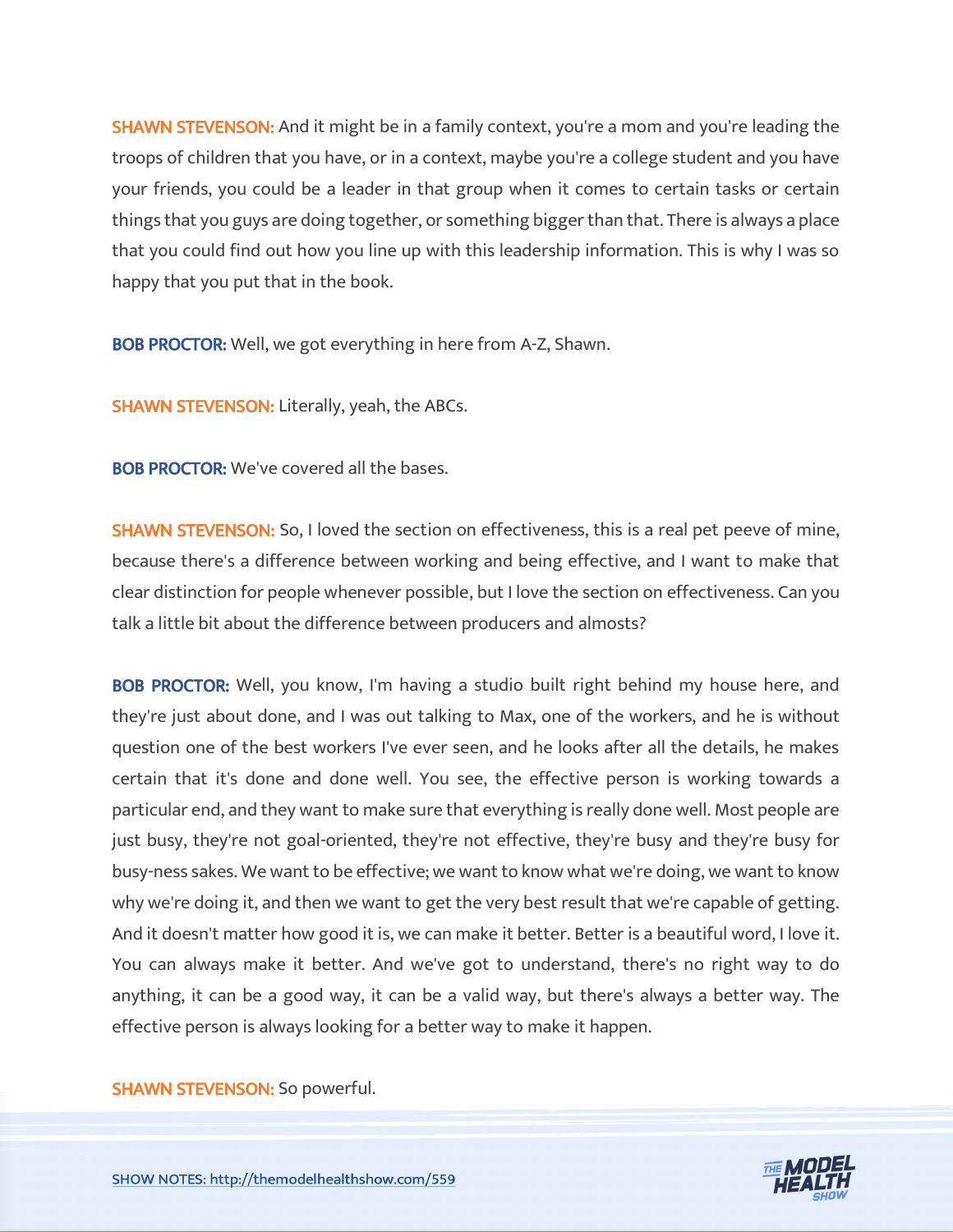BOB PROCTOR: I think that's what your show is doing, I think you're helping people understand how to enjoy a more fulfilled life on all aspects of life, so you're bringing on different personalities, different people who obtained expertise in different areas, and I'm going to broadcast this show through our company because we meet a lot of people, I think you got a heck of a good show.

SHAWN STEVENSON: I receive that, Bob, thank you so much. There was a great meme going around on the inter-webs, on Instagram and on Facebook. There was this little picture, it was from a movie, but it was a movie about the ancient Mayans, and so one of the guys standing over the other guy and looking kind of disappointed in him. And it says... This was an exercise meme, and it said something like, when your gym partner doesn't finish his last rep, and he says to the guy, "We will call you almost."

But almost doesn't count. And that's also a song out there, but it's just understanding that there is these producers who consistently get stuff done, and then there's almosts. And you can quickly shift that spectrum over to being a producer by applying these principles, and again, just really changing your inner game.

BOB PROCTOR: That's very true.

**SHAWN STEVENSON:** So, Bob, there was... I think this is probably the most, or one of the most important sections of the book where you talked about self-image, and this is something that a lot of people battle with, their picture of themselves and how they view themselves. So, talk a little bit about some of your insights in that realm.

BOB PROCTOR: Well, you know that Shawn, is without question, one of the most important subjects. Dr. Maxwell Martz wrote a phenomenal book on it, 'Psycho-Cybernetics' way back around 1960, and it was considered one of the greatest psychological breakthroughs of his generation. Self-image, unfortunately, is developed before the person can even walk or talk. Our self-image is formed in our little life, when our subjective mind is wide open, part of its [genetic, and the other parts environmental. Our mind is wide open, our subconscious mind,](https://themodelhealthshow.com/podcasts/remembering-bob-proctor/)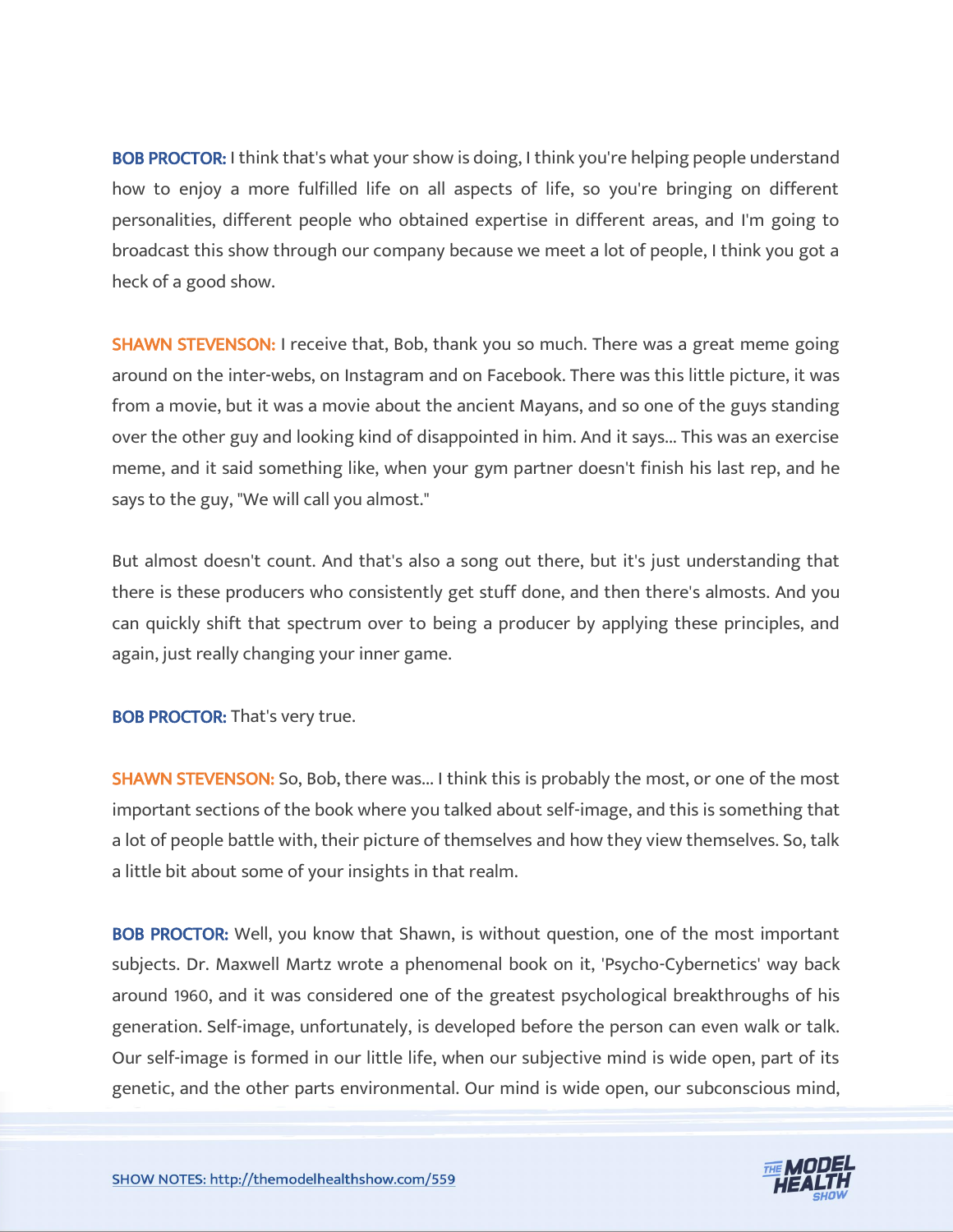and whatever is going on around us goes right into our subconscious mind, like almost all welfare recipients are third, fourth, fifth generation welfare recipients. You know there's geniuses locked up in those welfare areas, every one of them has genius within them, they have perfection within them, but it'll never come to the surface because they don't wake up. I had an absolutely horrible self-image, that's why I wouldn't learn, that's why I wouldn't go to school. I never thought anything of me, I wouldn't try to get a good job. And when I started to read 'Think and Grow Rich', and I started listening to a man by the name of Rein Stanford, he got me looking at myself, he said, "Bob, you're telling me reasons why you can't win, why you're broke. Let us go to the other side and talk about how you can."

And he got me thinking of all this, and then I got into really studying self-image, and I found that we do have a cybernetic mechanism in our mind, it's like a thermostat, it's a science of control and communication in the animal and some machines. And this cybernetic mechanism, this self-image, it controls what we're doing, and if we wander off course, it will bring us right back. If a person's overweight, it's how they see themselves, and they say, I'm going to lose weight, they've got to change the image or they're never going to lose weight, and they shouldn't lose it anyway, they should release it. When you lose anything, you're programmed to look for it, and you always find it. So, we've got to understand that we have an image of ourselves in our subconscious mind, but we have the God-like ability to change it. I worked at changing my self-image, I changed the way I talk, I changed the way I walk, I changed the way I dress, I changed the way I work, I changed the way I study, I changed everything about me, a little bit at a time. So, the image or the person you're looking at now is not the person that picked up this book 55 years ago. And I modeled it, I built the image, and then I caused myself to live that way, and it caused a lot of discomfort.

William James gave us the idea, he said, "Act like the person you want to become." I encourage people in our programs to get Stella Adler's book, 'The Art of Acting'. 'The Art of Acting' is a great book. Stella Adler never actually wrote the book, a man named Kissel took all her lessons after she died and turned it into a book. So, when you read the book, you're going to her acting classes. Stella Adler was a phenomenal acting teacher, she studied under Stanislavski, the Russian who perfected Method Acting. Marlon Brando wrote the forward in the book, and he [was the first method actor to hit star status. But we have to... When we](https://themodelhealthshow.com/podcasts/remembering-bob-proctor/)'[re changing the self-](https://themodelhealthshow.com/podcasts/remembering-bob-proctor/)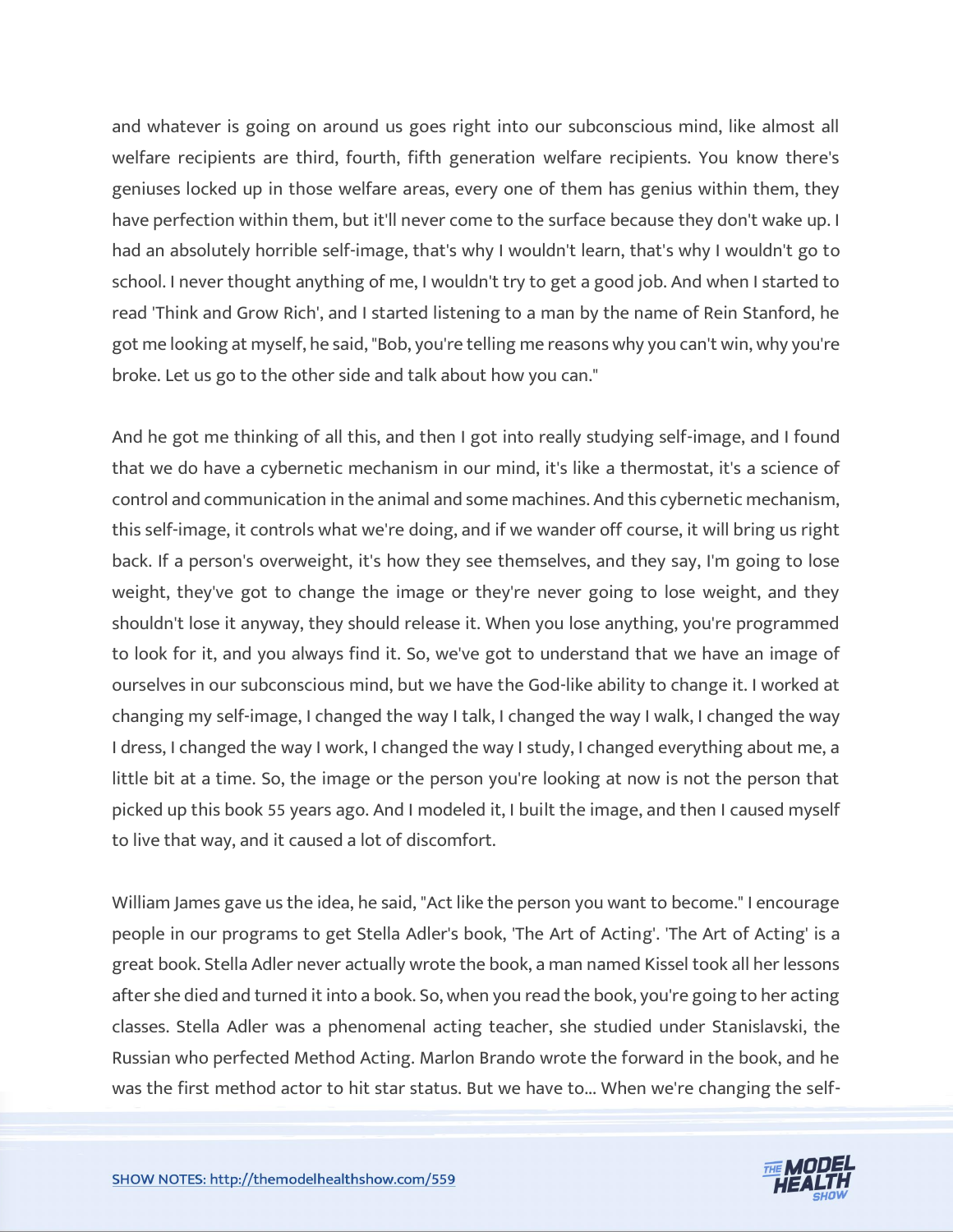image, we have to change the way we act. And other people have difficulty with it, they know you the way they are, they don't want you to change, because if you change, they have to adapt to the change in you. See, people don't resist change, people resist being changed.

#### SHAWN STEVENSON: Yes.

BOB PROCTOR: We've got to change ourselves, we've got to build a new image, a picture in our mind, we've got to see ourselves the way we want to be, and then we have to live with it. You go to the gym work out, that's what you do. You build a picture, how you want to see this arm, this arm, and you build that picture, and then you build the body while you build the life in your mind. Take your pen and write out how you want to live, and always start by writing, "I'm so happy and grateful now that... " And the second you write it, you've got it intellectually. The moment you impress it upon your emotional mind, you've got it emotionally. And it's only a period of time till it manifests on the physical plane. Spirit works from a higher to a lower potential.

**SHAWN STEVENSON:** Bob... I've got to share this with you. You know, this is something, that principle, that little... That opening phrase, the prefix to changing our life, "I'm so happy and grateful now that," I learned that from you many years ago, and it really helped to be the catalyst for this show to even exist. This was something that I was in my senior year of college, still not knowing... Just recovered from a really serious health issue myself, but I'm still not understanding how to share this. And I'm a strength and conditioning coach, and it was like, "Should I open a gym? No, I've got me, and I don't want anything to do with that right now." But I didn't know exactly what I wanted to do, but I know I wanted to serve. And just starting to script out what I wanted my life to look like, all of these pieces just kind of started to fall in place, funny enough. But it wasn't like magic, I was taking action in the world, I was moving towards those things every day with this passion and with his consistency because I knew where I was going. And I always like to share this with people whenever I get the opportunity, is that the number one driving force of a human being is to stay congruent with the ideas that you hold of yourself.

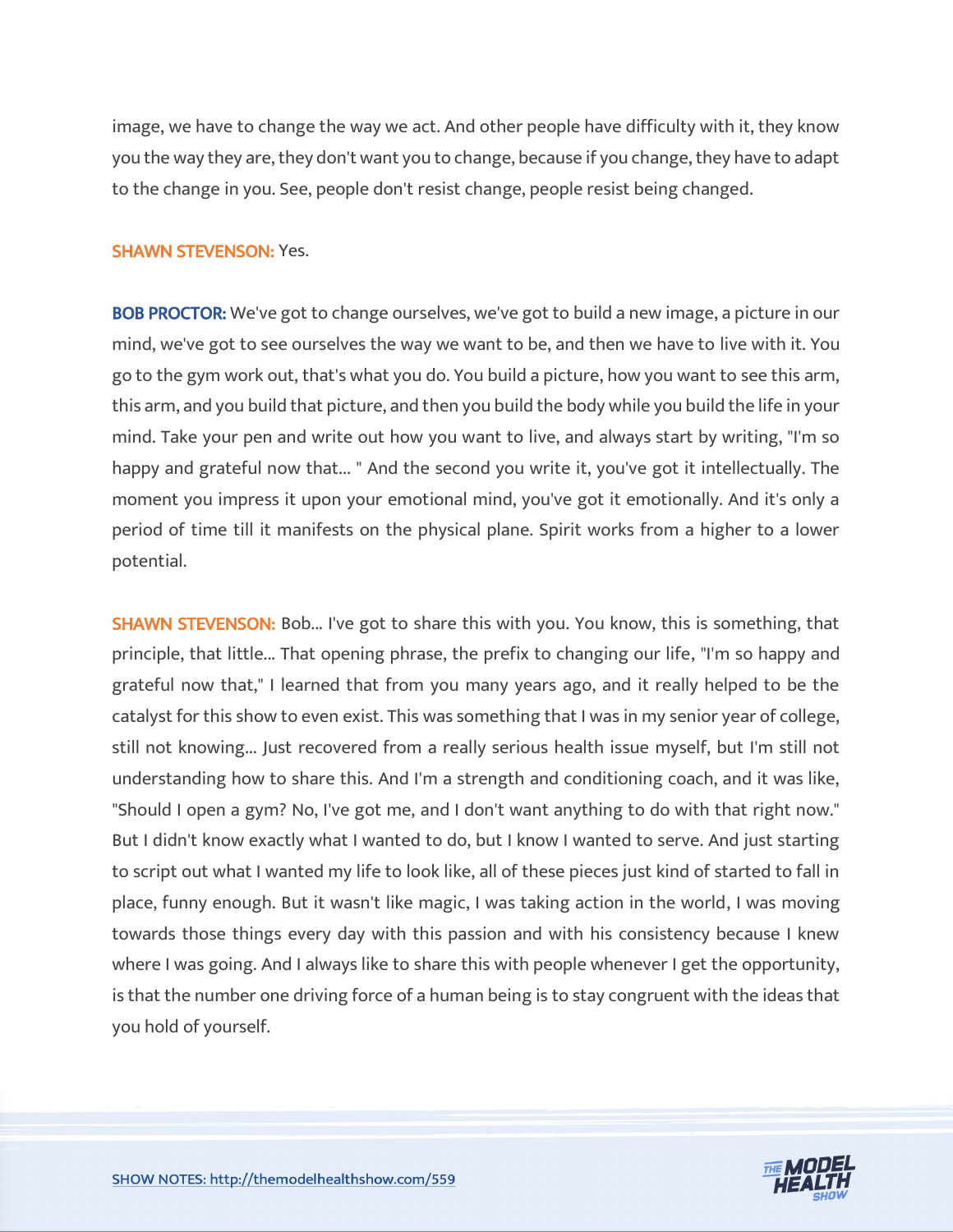So if you're perceiving yourself as Bob is talking about as a person who is struggling and overweight, and I just can't seem to crack the code or I'm always broke, you might get a little bit, but it's going to come right back, you're going to come right back to where your thermostat is set, because you have to affirm what you believe about yourself, it's the number one driving force of human beings. Also, changing the person that you become, instead of worrying about the external thing, of weight loss, is understanding that I have to change the person that's coming to the party, I have to change the person that's coming to the FIT party, the inner game. How does that person look? How does that person walk? How does that person talk? How does that person function in a relationship? How does that person dialogue when it comes to food within themselves? Is this person afraid each meal or is this person joyful about the opportunity of adding something wholesome to their body? All these things, that inner game is going to help to create that outer game. And the last thing that I picked up from what you just shared, Bob, so phenomenal, which is, stop right now, this losing weight. Never say it again, I'm losing weight. Release it, because you just said it, when you lose something, the natural human tendency is to find it again, so let it go. Let it go.

**BOB PROCTOR:** It's not just a human tendency, it's programming.

SHAWN STEVENSON: Yes, you said, yeah.

BOB PROCTOR: Literal programming your subconscious... It's automatic. The program operates without you even thinking about it, it's got to be done that way. It's like a child in school, let's say they're getting a C and D average, so they get grounded, they have to stay in after school, they've got to study, study, study, and they go and they have a test and they get a B, wonderful. Now, the restrictions are lifted. They'll go right back to a C and D average. They were pushing, pushing, pushing. It doesn't work. Force negates, they never changed the image of themself. If we take children and teach them about the image, have them write their own report card, have them see themselves with those grades, and they operate like they've got those grades, that's the grades they're going to get. See, I have proved this to myself, I proved it in maximum security prisons when I was going in there, I proved it in corporations, and I proved it in my own life. I went from being a very unhappy, confused individual to being a very happy, healthy, [wealthy individual.](https://themodelhealthshow.com/podcasts/remembering-bob-proctor/)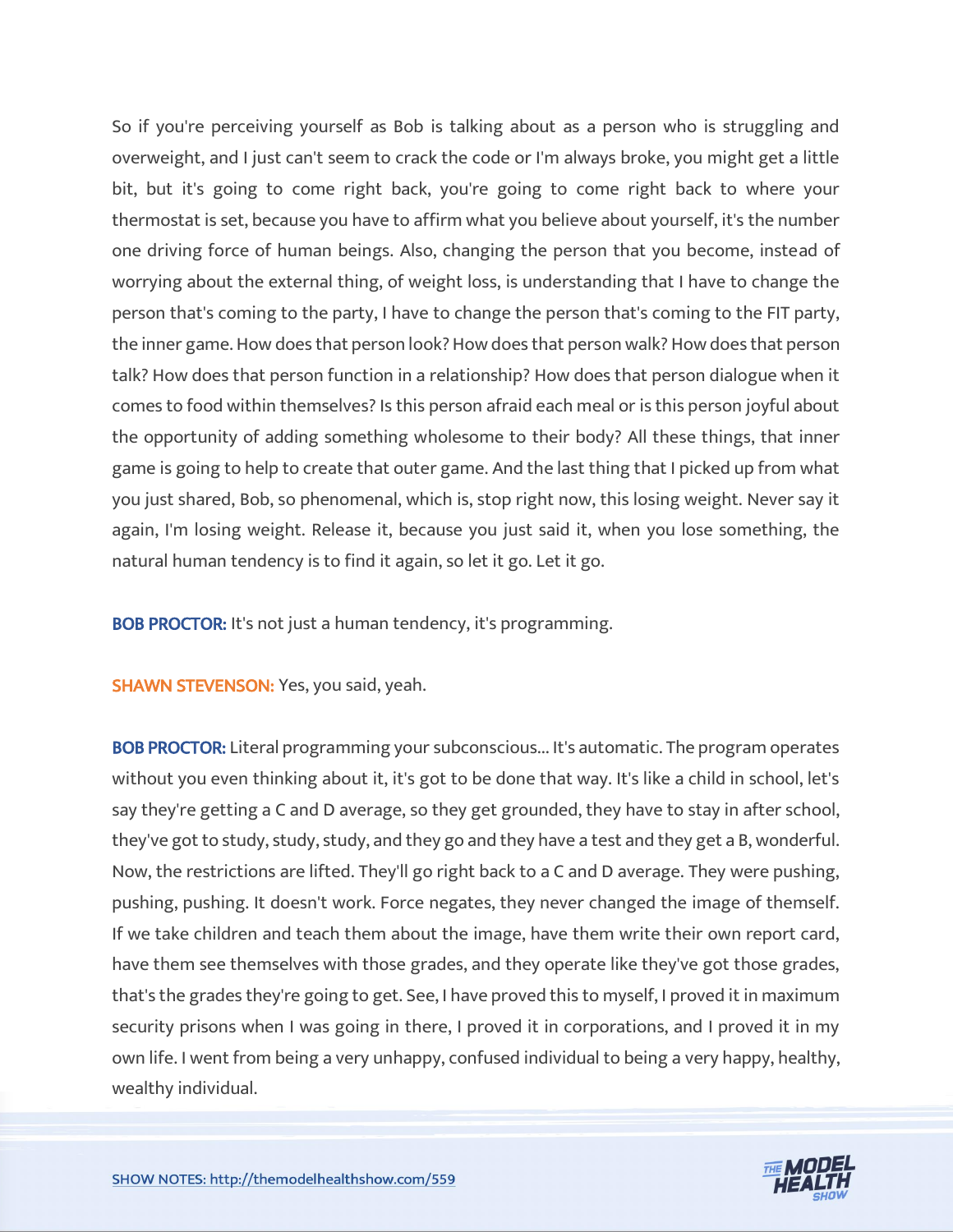I'll be 81 in a couple of weeks, less than two weeks, and I've got more energy than most people in their 20s. I have absolutely no intentions of slowing down. That's a bunch of nonsense. We grow up... Well, we've got this program, you get older, you want to go a little slower, take it easy. That's a bunch of crap. All the power is omnipresent, you shouldn't have to slow down, you should be speeding up. You've got more knowledge; you should go faster. You got more energy. See, the triggering mechanism to release energy is desire. What we want to do is calm down and speed up, open the valves, let the energy flow freely through us. Calm down, speed up. Age has got nothing to do with productivity, we've got to get rid of that, we've got to get rid of the idea of female-male productivity. Well, we see the difference. We say male, female, like females earn 70% of what men earn. That's nonsense. That's an old idea, it's historic. We should get rid of it. But we say, this culture, that culture, this group, that group. We've got to really understand, we're all the same, we're God's highest form of creation, all the knowledge there ever was or ever will be is omnipresent. The way to build a cellphone has always been here.

We had to become aware of how to build it. All the knowledge, all the power there ever was, is omnipresent, we are God's highest form of creation. Our spiritual DNA is perfect and spirit's always for expansion and fuller expression, so that's what we should be moving towards, greater results.

**SHAWN STEVENSON:** Always dropping knowledge, Bob. By the way, this takes me back to when we had on Jackie Joyner-Kersee, and when she said that age is no barrier, it's just a limitation you place on your mind, and Bob really being the example of that and talking about some of this faulty conditioning we just believe, like, "Okay, so I'm getting older, this is supposed to happen." You're literally programming every cell in your body to listen to that, and then you get to hear from somebody like Bob who's playing at a high level, and it can be a paradigm shifter, but you have to tune yourself into that because there's 10,000 other messages saying otherwise, but we still have that choice, and it's really about... Again, one of the principal things in the book is acceptance that this is the way that it is.

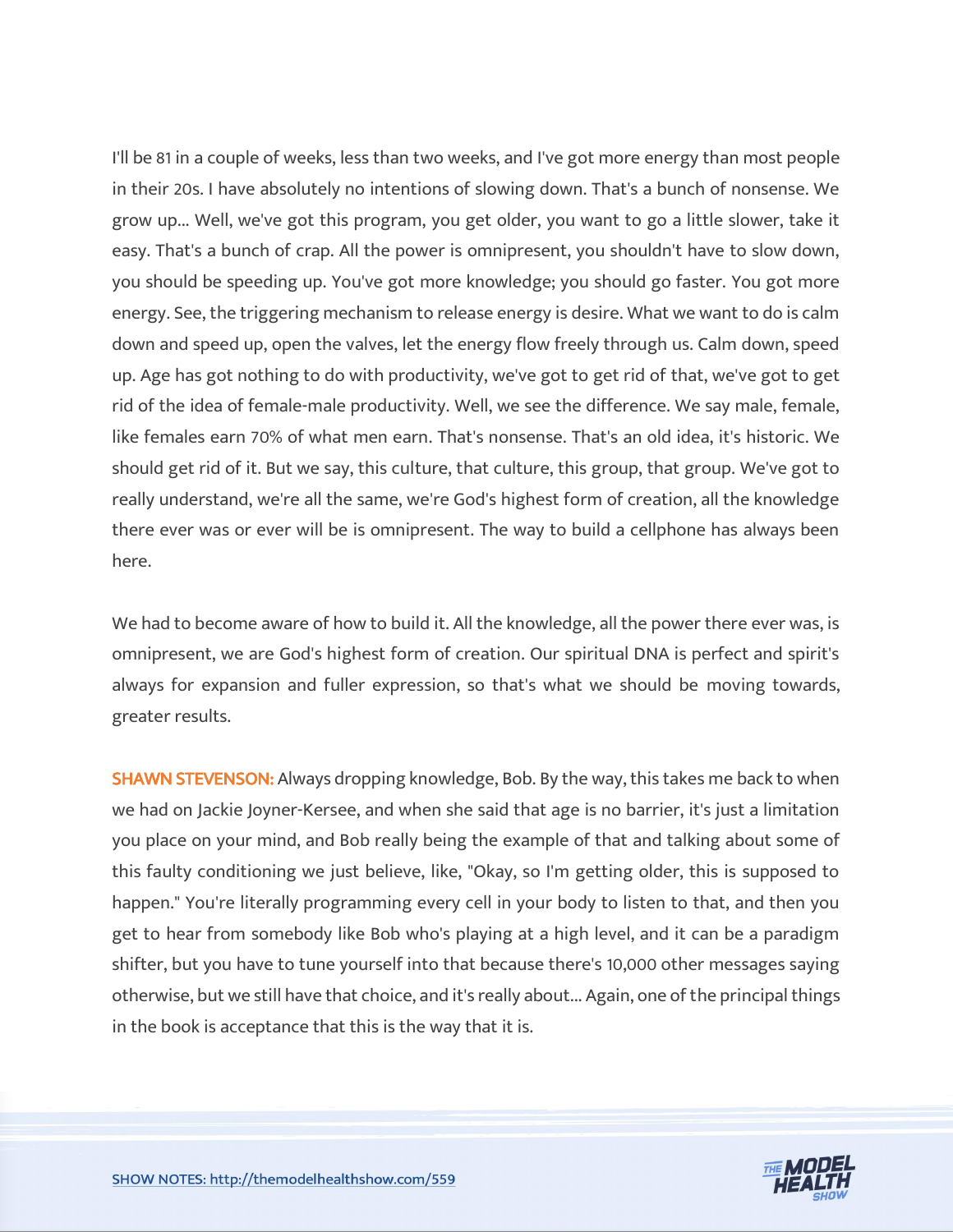**BOB PROCTOR:** Shawn, what we should really do, no need to worry about 10,000 other things, what we want to go to is the truth. Let's forget the facts, the facts are always changing. Go to the truth. The truth is that you and I are made from a single power that is all knowing and all powerful, and I don't care where you're from, I don't care what your background is, I don't care what you've done up to this moment, we are loaded with potential. Age, gender, none of that has anything to do with it. The thing that has to do with it is, what do you want? Wants are of a spiritual nature. You don't want to get; you want to grow. So, we should always be going after bigger and better goals.

SHAWN STEVENSON: Now, that was taken from my very first conversation with Bob Proctor. Now, I've got another powerful conversation to share with you, and this one is a game changer. Now, one of the things that I think about when I think about Bob was his amazing mind, and he's over 80 years old, by the way, during these episodes, and he's just blowing the hinge, he's knocking the door off the hinges. His cognitive ability, his power, his insights, it's palpable, you can feel it. And this is something that we all should be striving for, learning from folks like Bob who've had that kind of, not just, again, "longevity," but real vitality and a health span, an ability to continue to make an impact and to live life to the fullest as we go on in age. And so, I know that Bob is tapped in, of course, in those alpha frequencies, those alpha waves with his mind just locked in, he's in the zone. And this is something that we all can do, of cultivating, of course, just practices of self-awareness and meditation, and also of course, through our nutrition as well, eating real food, making sure we're providing our brain cells and our cells overall the optimal fuel to have the healthy expression of our gifts and talents and our capacities.

One of those things for me, one of my favorite things is... And of course, we can get into the isolation of these nutrients, but what is the package they're coming along with, with all their complementary elements? One of those things is L-theanine and L-theanine has been proven study after study, to improve our focus. This is noted in the peer review journal, Brain Topography. The researchers observed that L-theanine intake increases the frequency of our alpha brain waves, indicating reduced stress, enhanced focus, and even increased creativity. Creativity is where it's at. This is what we need moving forward. We need creativity. Creativity is going to be at hallmark, and actually we're going to talk about this in a second as well, [creativity and imagination. Now, how do we get L-theanine? Well, the best source is going to](https://themodelhealthshow.com/podcasts/remembering-bob-proctor/)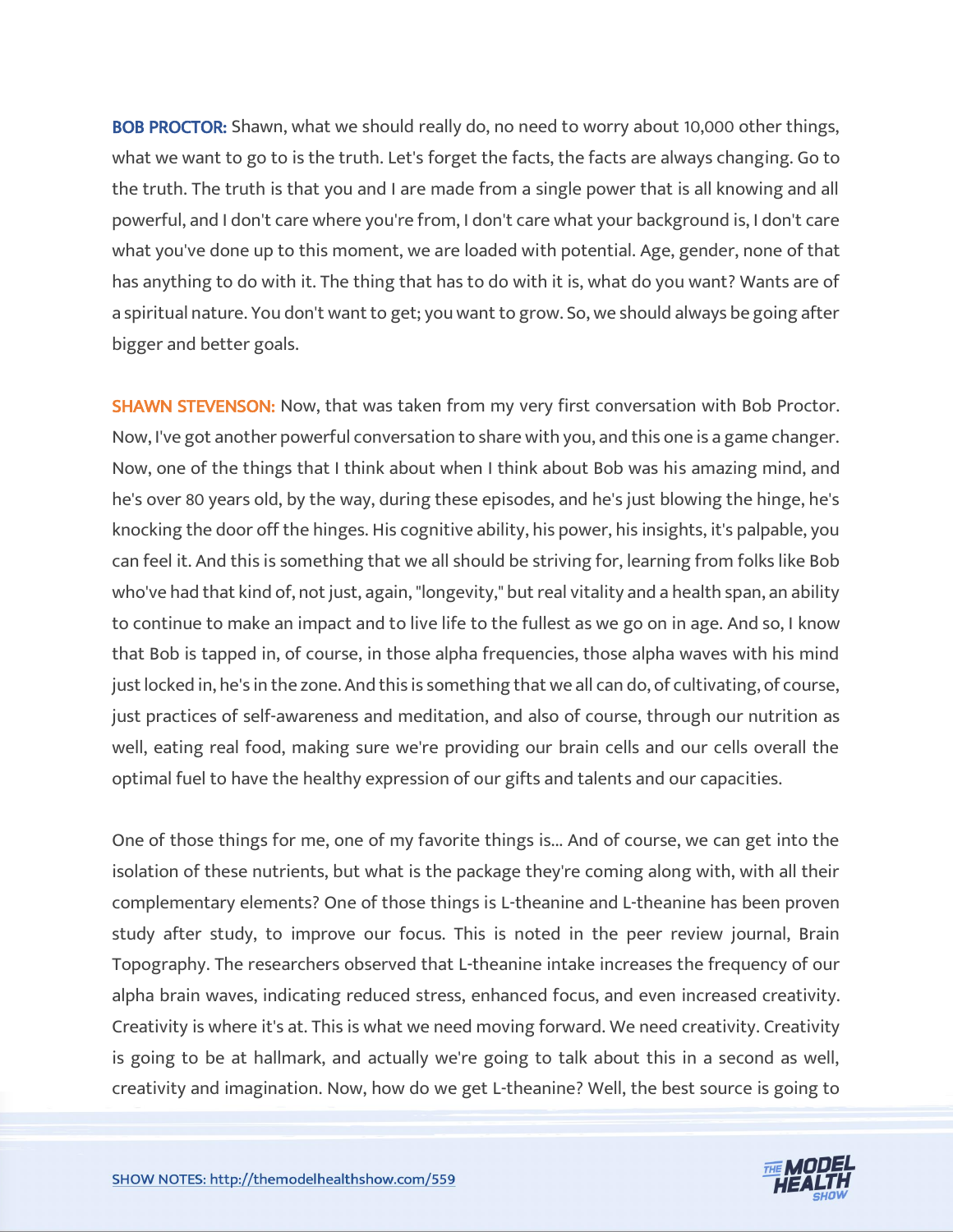be coming from green tea, but not just any green tea, matcha green tea specifically. But not just any matcha green tea, Sun Goddess matcha green tea. It's actually shaded for 35% longer to increase the L-theanine content, and it's crafted by a Japanese tea master, which there are less than 15 of these folks in the entire world. And it's the first Matcha that's quadruple toxin screened for purity. No added anything.

No preservatives, no sugar, artificial sweeteners, any of that, just the highest quality matcha green tea ever made. Go to piquetea.com/model, that's P-I-Q-U-E-T-E-A.com/model, for 10% off the Sun Goddess matcha green tea from Pique Teas. And also, 10% off store-wide from their other amazing tea assortments, they've got about 20 delicious award-winning flavors. So, give your brain a boost, head over to piquetea.com/model for 10% off. And up next for another amazing conversation that I have with Bob Proctor, he's going to kick things off by sharing some wonderful insights about the power of imagination. And these are some lessons from another one of his amazing books, Master the Art of Living. So, check out this additional conversation, powerful conversation, with the legendary Bob Proctor.

SHAWN STEVENSON: How are you doing today, Bob?

BOB PROCTOR: I'm doing great, Shawn. How are you?

SHAWN STEVENSON: I'm doing fantastic, and I'm just so happy for you. Happy to have you back on the show again. I think you're coming in live from Canada, right?

BOB PROCTOR: I am coming in from Canada, Toronto, Thornhill, Ontario.

**SHAWN STEVENSON:** Love it. And so, something that I got from your book really right off the bat was it just kind of made me tune into the importance of my imagination, and you went right in on how our education system can kind of maybe accidentally, maybe, kind of push it out of us. So can you talk a little bit about that, how important the imagination is when trying to construct our life and achieve the goals we want?

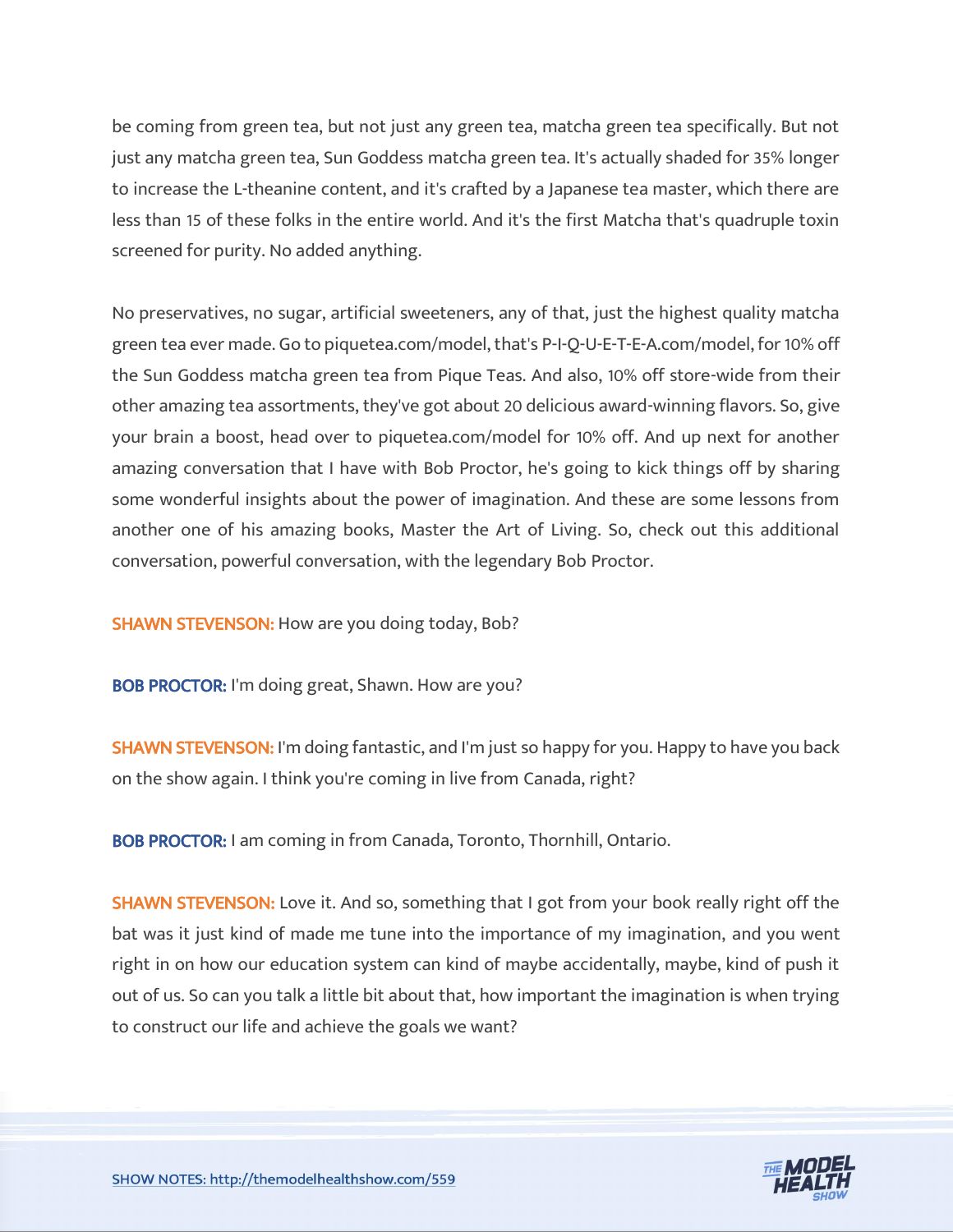**BOB PROCTOR:** Well, your imagination is everything really. You can use your imagination to bring the future into the present, and that alters the vibration you're in, and alters everything in your life. Unfortunately, when we're little kids, well, first of all, we're encouraged to use our imagination because that gets the soap from under their feet, the big people, and we may be playing with pots and pans, but in our mind it's not pot and pan, and so they leave us alone to do whatever we're doing, we're quiet and we're not causing any trouble, and so we're actually encouraged to use our imagination, it would be, I think, fascinating to see what's going on in our little mind when we're just on all fours. You know?

Well then, we go to school and that's called not paying attention and you get punished for that. Well, a kid's pretty smart, you only have to get punished for something two or three times, and whatever it is, you'll stop doing it, and so we stop using our imagination. It's the most magnificent creative faculty man's been given, and then here we are, adults, they are great, big companies and little, tiny creative departments, when the truth is, everybody in every department is creative, but they don't know it, and it's the imagination where everything begins, the radio that you're broadcasting on or the TV that you're broadcasting on, it was nothing but an idea in somebody's imagination.

They tuned in, and they could see it, and when they could see it, they were on the frequency they had to be on to attract what they had to do to manifest it. And the ones that were strong and held on to their visions, they would win, but most of us were beat up using the imagination, so we stopped using it. It's such a wonderful tool.

**SHAWN STEVENSON:** For me, it just sparked my mind and thinking back to that time of being a kid, and then working in clinical practice and seeing so many people over the years, adults and parents of kids who are stricken with a condition, they are dubbed with a title ADD or ADHD. And oftentimes, and this is something I love having Bob or just to kind of reiterate this, but when we're at that age, one of the worst things that you could do to a kid is to tame them, to take a kid who's all about full out play and tell them to sit down for seven hours in a chair and behave himself. Things are changing in the school system slowly, which surely, but it's just understanding, we're setting ourselves up and our children for a potential lifetime of problems [because even if they make it through that type of conditioning to go back and to truly be](https://themodelhealthshow.com/podcasts/remembering-bob-proctor/)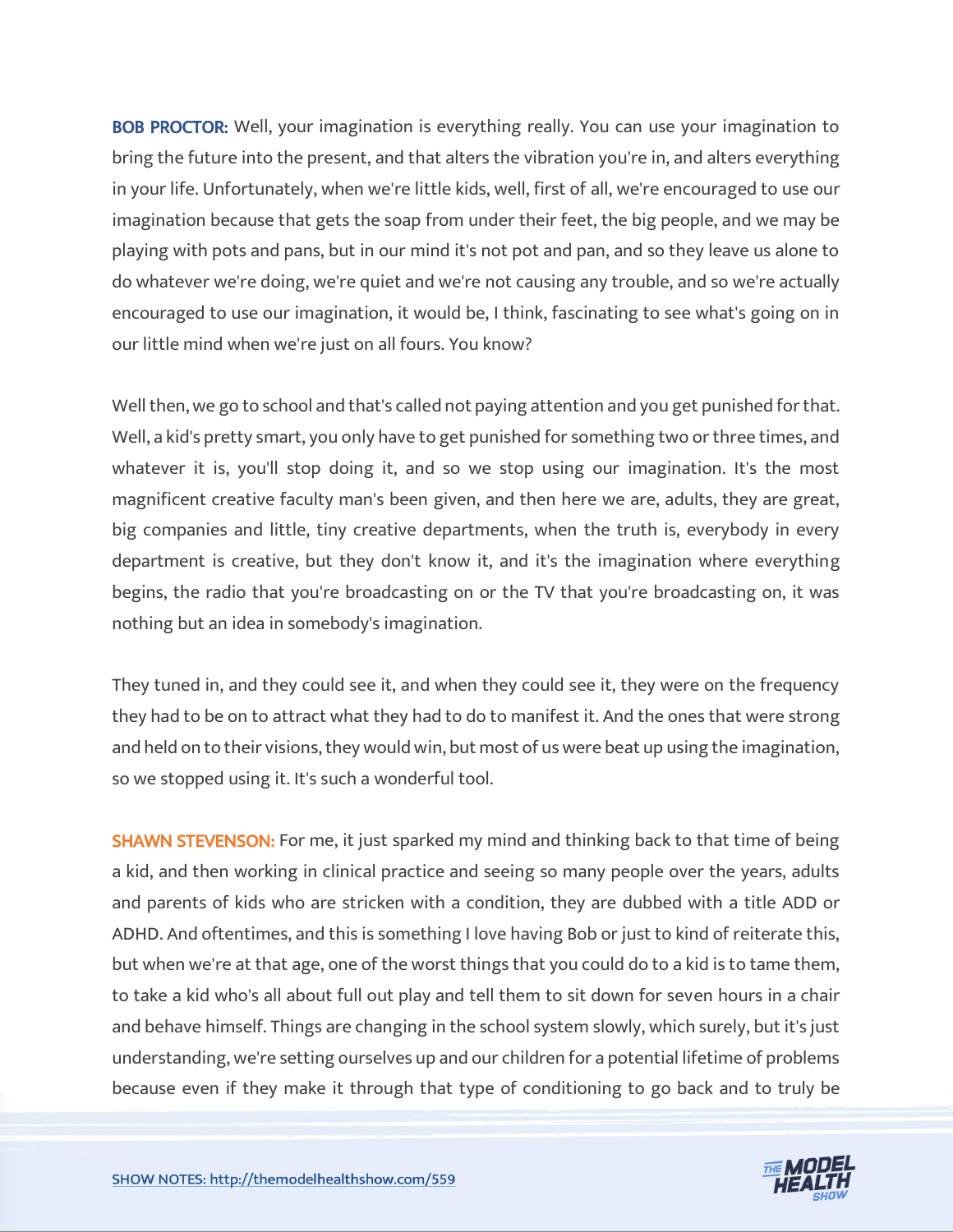successful because as Bob mentioned, and I want to reiterate this point, every single thing that we're surrounded by right now came from somebody's imagination, the floor, we're standing on, the clothes, we're wearing, the devices that listening to this through, it was all from somebody's imagination, that's how important your imagination is to achieving in your goal.

BOB PROCTOR: Well, if we can remember this, nothing is created or destroyed, and everything is already here, we were talking about school there, Shawn. I was reading something where Madam Montessori said, "We send kids to school and we treat them like they're an empty cup, and we've got to fill the cup up with knowledge." She said, "The truth is, the cup is full. Our objective is to draw it out of the cup." We've already got it, and if we can grasp the concept that the energy that we're made of, the energy that flows to and through us is a creative energy, and as we build an image in our mind, we flip ourself onto a frequency of thought, because thought operates on frequencies, it's energy, it's the most potent form of energy there is, it's more potent than a laser, and we've been given the ability to think. And when we build our imagination, we flip ourselves onto a frequency. Now, if we understand that, then regardless of all the stuff that we have to go through, all the objections that we run up against, all the walls we run into, if we hold the image in our mind, the way will be shown because we're going to stay in the vibration that we have to be in to attract it. Attraction's very real, but you can't attract to you something you're not in harmony with, and you're not in harmony with it if you haven't got the image in your mind.

**SHAWN STEVENSON:** Wow, so true. It's probably one of the most foundational things, is clarity and getting clear on what you want and having the imagination to think external from your circumstances is what I'm really picking up from Bob. And one of the things that hinders us, Bob, is that we feel that we have to do something. And you talk about this in the book, I have to go to this job. I have to, I have to, I have to. But you say that we actually choose everything that we do, it's not something that we have to do, nothing is. So, can you talk a little bit about that?

BOB PROCTOR: Well, if we let the paradigm control us, we have to do it. If we wake up and understand we're the highest form of creation on the planet, there is not one thing that you [can think of that you have to do. Everything is a choice. J. Martin Kohe wrote a little book. It](https://themodelhealthshow.com/podcasts/remembering-bob-proctor/)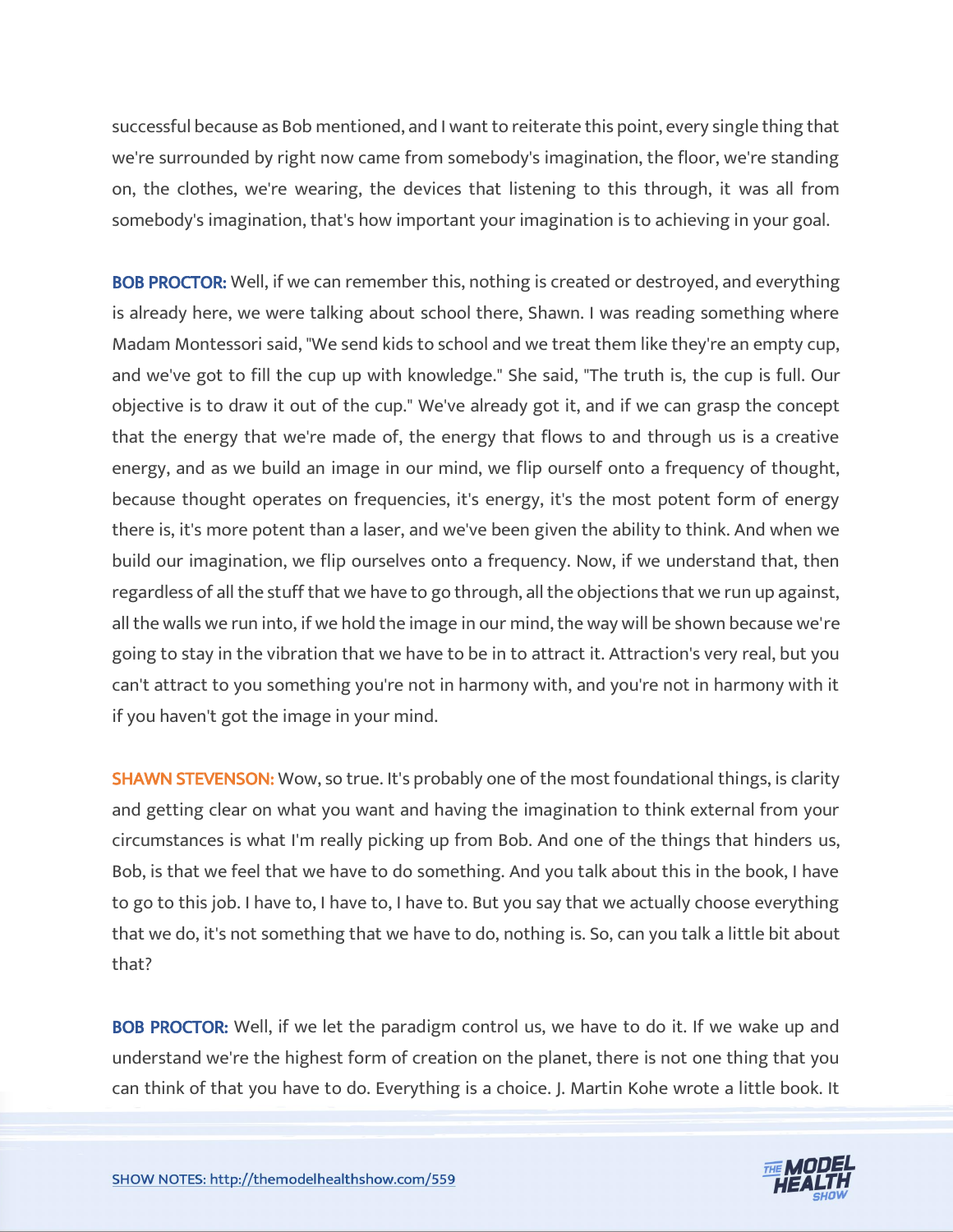was a beautiful little book; it's called Your Greatest Power. And your greatest power is your ability to choose. And so, we choose everything we do. I was speaking at a meeting earlier this morning, and I was saying, all over the world, there's people in traffic jams in their car, and they're going to a job they don't want to go to, they're working for someone they don't enjoy working with, they're doing something they don't like to do, and they'll sit in that traffic for an hour every morning or more, and an hour every night coming home, and they've spent their whole day doing what they didn't love to do, and that they don't understand they're choosing to do it. They could quit. But they don't know that. You see, ignorance is the only problem. When we eliminate the ignorance Solomon put it very well, very wise king, "In all you're getting, get understanding." Let's understand who we are and what we are. Let's understand we are God's highest form of creation. Let's understand, we were created in God's image, we got the whole concept confused and we've created God in our image, and we've messed up for ourselves.

**SHAWN STEVENSON:** Bob, I wanted you to touch on this, because I think we were maybe close to your birthday last time we talked, so how long have you been teaching this stuff to people, and how old are you right now?

BOB PROCTOR: I'm 81.

#### SHAWN STEVENSON: 81.

#### BOB PROCTOR: 81.

SHAWN STEVENSON: And this is like five decades that you've been speaking and teaching?

BOB PROCTOR: I'm in my 55th year, and I'm just warming up, Shawn. I have absolutely no idea of slowing down. See, I really believe the older you get, the more energy you should have, because you don't get energy, you release energy, and if you study and if you do your work and you take care of yourself, look after your mind and your body, and you understand the laws, you're going to have more energy as you get older than you had when you're younger, [so you should be able to go faster and accomplish more, the idea is, speed up, calm down.](https://themodelhealthshow.com/podcasts/remembering-bob-proctor/)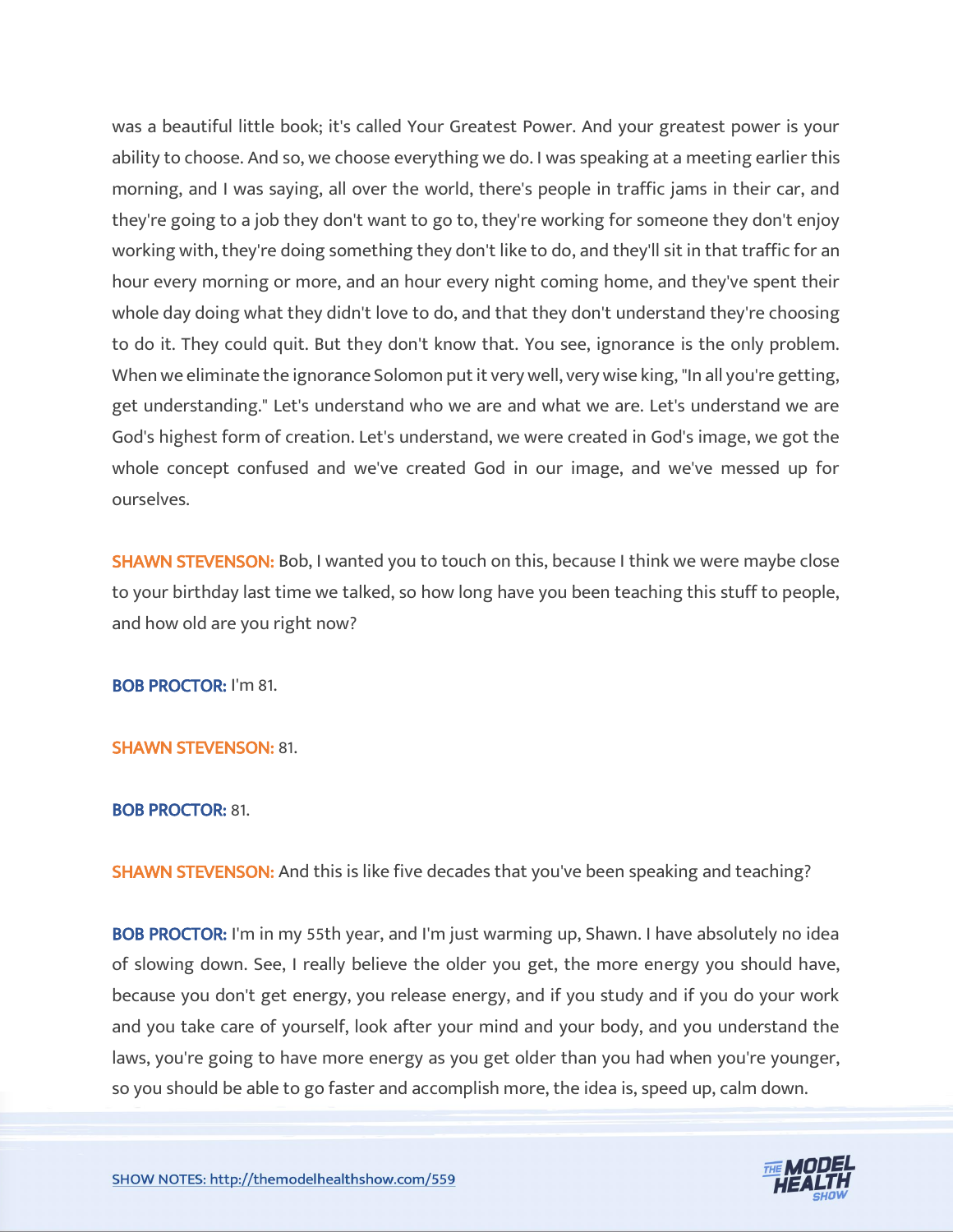**SHAWN STEVENSON:** The fact that we choose everything that we do. You share the story of Viktor Frankl and in the book, 'Man's Search for Meaning'. So, can you talk a little bit about that premise and the big takeaway that you got from that book?

BOB PROCTOR: Frankl was such an extraordinary human being. He's a Viennese psychiatrist that spent the war years in a concentration camp, and he said, "Regardless of the intellectual or physical abuse that he was subjected to, no one could cause him to think something he didn't want to think." You may be forced into doing things, but no one can cause you to think something you don't want to think. And that's very important. I had an interesting situation Shawn happen, and it's going to be more interesting, I think tomorrow morning. Gina, who has worked with me for 30 years phoned me, and she said, "Bob, we had a young lady who phoned the office today and said she thinks you know her father-in-law. And then she said, do you know a Jimmy? And I'm not going to mention his last name, and I said, "I know him better than you." And I started to track around in my mind, it's been 54 years since I saw him. I was in his wedding 58 years ago, but I haven't seen him for 54 years. And I phoned them two days ago, and I'm going to go and see him tomorrow morning. I asked him what he's doing, and he said, "Nothing."

And I said, "Well, you must do something." No, he said, "I don't do anything, I'm retired." He said, "On Tuesday is the only day that I'm busy. I go to an airman's club," he had been in the Air Force, and he said, "We meet at the airport," and he said, "It's nice getting together and chitty chatting about what we did." Here's a guy, apparently, he's healthy, he's one year younger than me, and we jumped around when we were kids, here he is doing nothing. It's like we came to a fork in the road. I went one way, he went the other way, and I thought, "What is shame?" And he asked me when I was talking to him, he said, "Do you smoke?" And I said, "Oh, heavens no." He said, "I smoke." I said, "Well, why don't you quit?" He said, "I like it. That's the first thing I do when I get up in the morning have a cigarette." I said, "Well, the truth is, you don't smoke at all, I said, "The cigarette smokes you; you suck. You should understand what you're doing to yourself."

[SHAWN STEVENSON: Oh, my goodness.](https://themodelhealthshow.com/podcasts/remembering-bob-proctor/)

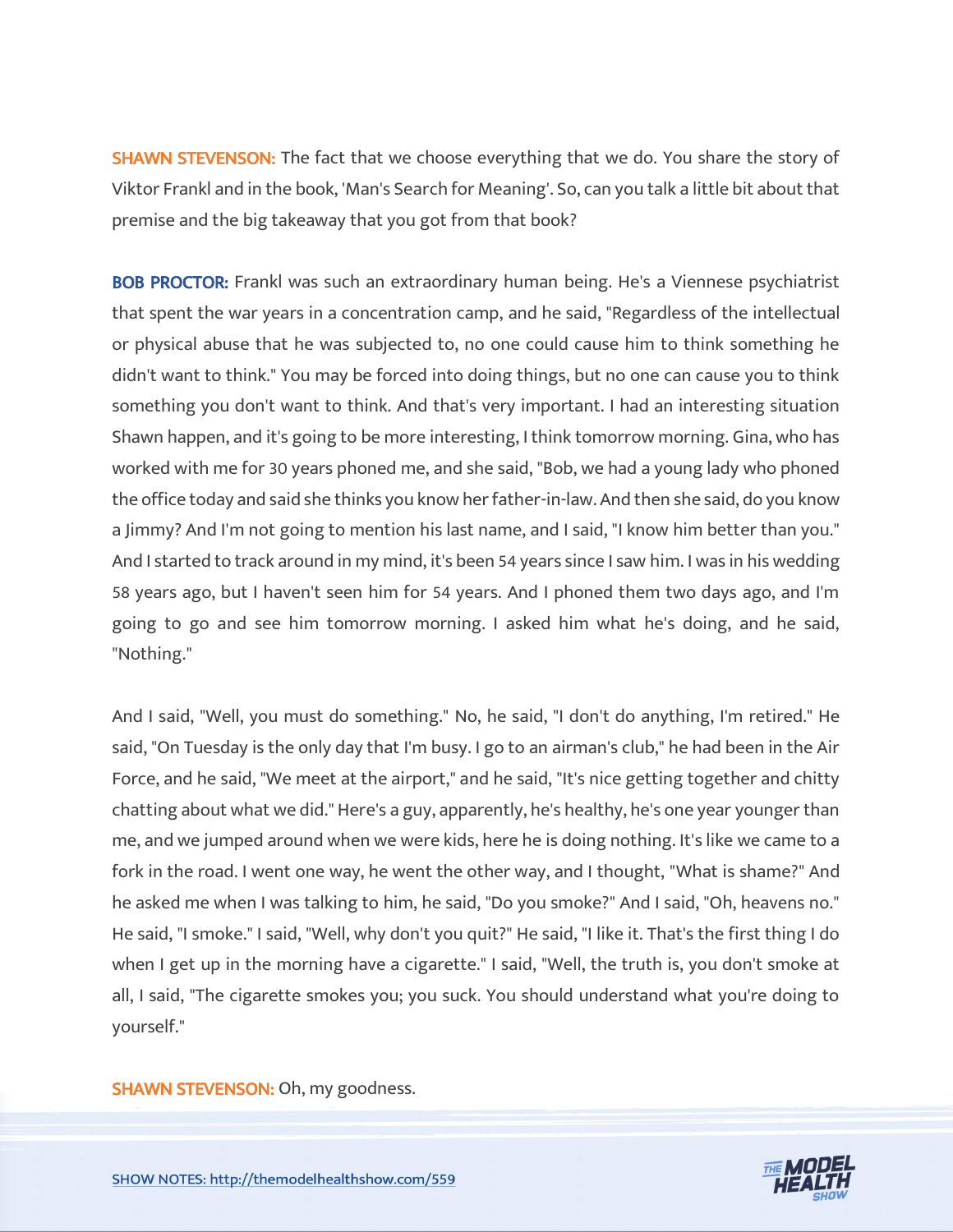BOB PROCTOR: But, you see, we both had a choice, we were going down the same path. At 26, I decided, I don't like what I'm doing with my life. I was losing, I was unhappy, sick, and broke, and I made a change and I have never looked back. He never made that choice.

SHAWN STEVENSON: Yeah. We all have that choice no matter where we are, because as you just mentioned, he can change now.

#### BOB PROCTOR: Yes, he can.

SHAWN STEVENSON: And we all have this kind of equal opportunity, but it takes us to get outside of our paradigm, I just want to share with everybody at this point, this is The Model Health Show. So according to the research, individuals that retire, their mortality rate, skyrockets compared to individuals who work well into older age, continue working.

BOB PROCTOR: Because you see, works made for us, we're not made for work, work is made for us. Work is the... And we should be doing what we love. Work gives us the reason to have this mental activity, and if it's constructive and its good mental activity, you're going to be in a good physical vibration, you're going to be in a good intellectual vibration. Do you know, I've been asking questions all over the world for a long, long time, and I boiled it down to three things, 'cause it doesn't matter if I'm in China, in Buenos Aires in Brazil or Europe, or the Middle East, or here. I keep asking people, what do you want? What you really want? 'Cause I really believe that I can show them how to get what they want, and I broke it down, not everybody wants to be wealthy, but everyone wants to earn enough that they don't have any financial concerns. That's the first thing they want. They want to earn enough money; they don't have any financial concerns.

Number two, they want to be able to wake up in the morning and be enthusiastic about how they're going to spend their day. And number three, they want to associate with people that are enthusiastic, that are upbeat and they're doing something creatively constructive. But you know, they don't believe they can get it, and the truth is they can, and you know, you talk about

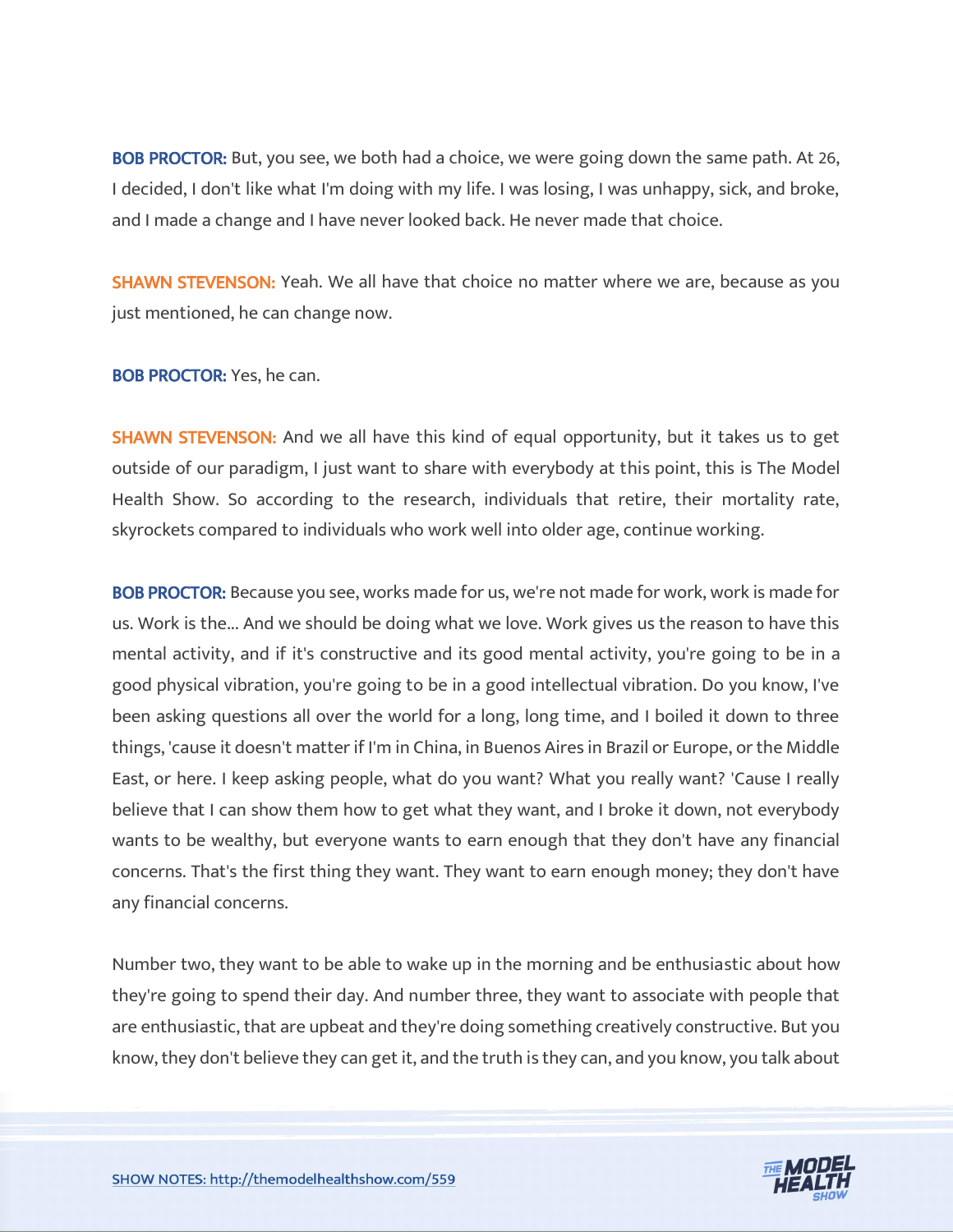health, that is the healthy state of mind that a person has got to be in if they want to really enjoy life.

SHAWN STEVENSON: Yeah. Absolutely, I couldn't agree more, and I see this time and time again, I've seen this over and over, that the most influential thing on our health and our wellbeing is our relationships, and also what we do for a living. And I love the paradigm shift that Bob is already providing today in relationship to how we view our work, it's not that we're working it's kind of like, I think he just said something along the lines of, "It's working us... "

BOB PROCTOR: Work's made for us; we're not made for work. See, the concept is that you have to go to work to earn money. Well, the truth is the people who earn the most money, do very little. Working is not how you earn money, work is how you develop your mind, work is how you develop yourself, it's made for us, so we should do what is appealing to us, what we enjoy doing and give it everything we've got.

**SHAWN STEVENSON:** Yeah. Let's dive in and talk about this right now, because a lot of people listening want that so badly, but in their mind is popping up, "I've got these bills, I've got all this responsibility, I've got kids, I've got school to pay for, I've got all these things how can I just do what I really want to do Bob?"

BOB PROCTOR: Do you know all those things you mentioned are true, and they go on the lefthand side or on one sheet of paper, and on the other sheet of paper is all the reasons why they can. Those are reasons why they can't. And if they spend time thinking why they can't, they're going to find it, 'cause whatever you look for, you'll find, seek and you'll find is good advice. What they've got to do is make a clear written statement of exactly how they want to live, and they've got to commit it to writing. They got to take a pen and put it in writing in the present tense, and then make a... Just an irrevocable decision. "I am going to do this; I am going to figure this out." Now, a good idea would be to go to someone that's living that way and say, "This is what I want, can you give me some steps on how to get it?" But they don't do that. Most people stay on the sheet of why they can't, and then they go and talk to the guy next door who's totally engrossed in that, and they start talking about why they can't, and they talk [about... And they](https://themodelhealthshow.com/podcasts/remembering-bob-proctor/)'[re involved with that.](https://themodelhealthshow.com/podcasts/remembering-bob-proctor/)

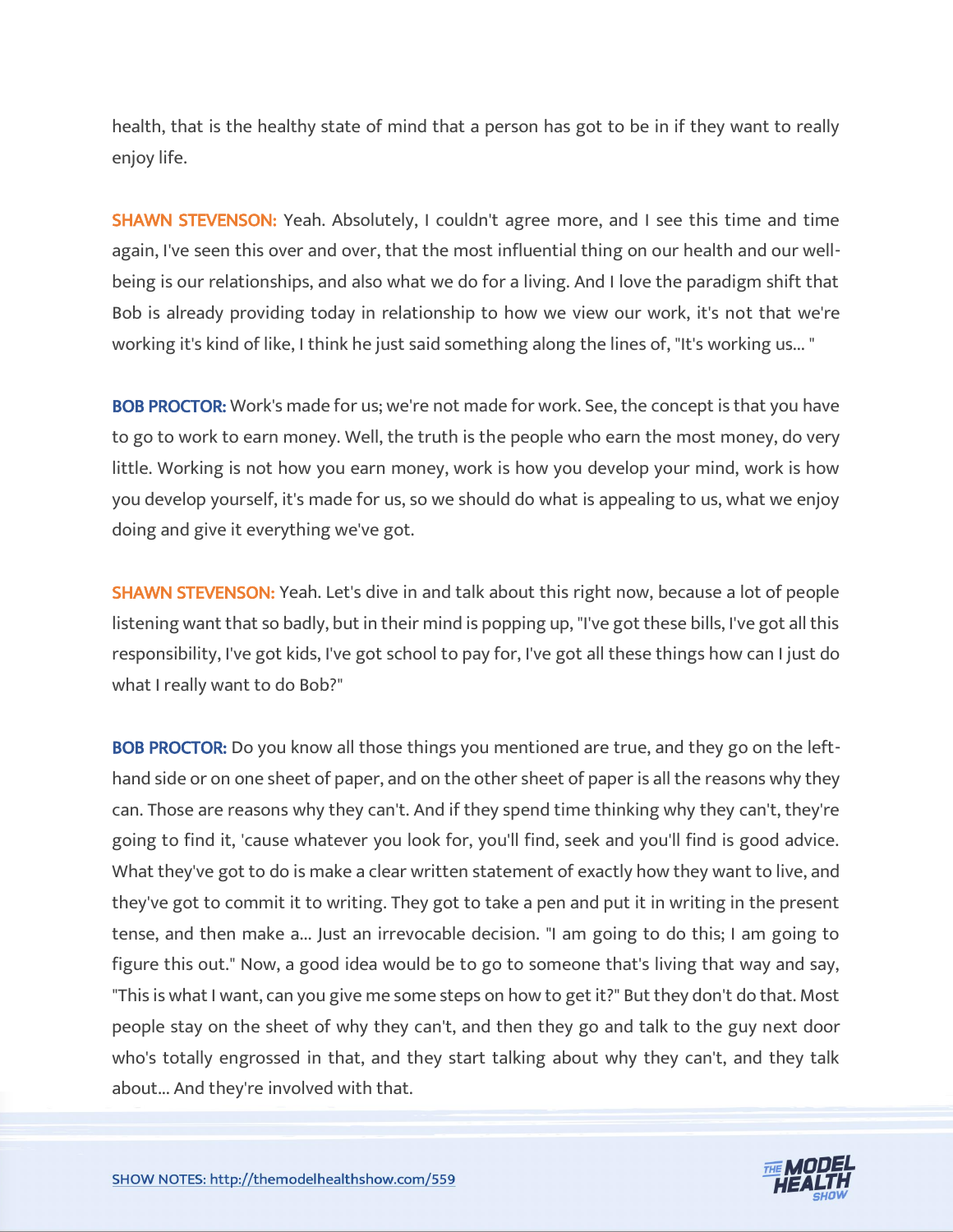You got to get involved with people who are going to figure out how to do it, and I really believe the secret is go to someone that's demonstrating by results they know what they're talking about, and then do exactly what they tell you. That is how I changed my paradigm, Shawn. That's how I got on the right track. I found someone that knew a lot more than me, and he said it, "If you will do what I tell you, you can have anything you want." I did not believe that, but I believed he believed it. And then he followed up by saying, "Bob, your way is not working, why don't you try mine?" And I thought, "You don't even have to be very bright to understand that makes sense." And that's what I started to do, and I have never stopped doing that, I have always followed the advice of people that were doing better than I was doing at what I wanted to do.

**SHAWN STEVENSON:** Wow, there's something in the book that's reminded me of when you talk about going beyond goal setting, and it's really acknowledging where you are now. And I think that's kind of the... Yeah. I see you shaking your head. So, can you talk a little bit about that?

BOB PROCTOR: Well, it's everything. You see, I can say, "I want to go to Cincinnati." But if I don't know where I am, man, I could drive right past Cincinnati and not know I was only a mile away. I've got to know where I am if I want to get to Cincinnati. And if I don't know where I am it doesn't matter if I've got it figured out where I want to go. I'm never going to get there. And where I am now, that is where I'm at intellectually, where I'm at emotionally, where I'm at physically. I've got to sit down and say, "Why am I doing this? Why am I here?" It took me 10 years to figure that out, and that was after I was earning over a million dollars a year. I had changed my life and I didn't know what I had done, and I'd take a look and I thought, "You know, I grew up with the idea, you got to be really smart if you're going to earn a lot of money, I'm not very smart, I'm earning a lot of money. I grew up, if you don't go to school, you can't win, you won't get a good job. I didn't have a good job, I owned the company, we're in seven cities in three countries."

So, I thought, "That isn't true." And I started to question everything I believed. Your watch television, they'll tell, "Eat this, it's good for you." It could kill you. But we just watch the tube [and create a head to match. We](https://themodelhealthshow.com/podcasts/remembering-bob-proctor/)'[ve got to know where we are, we](https://themodelhealthshow.com/podcasts/remembering-bob-proctor/)'[ve got to know why we](https://themodelhealthshow.com/podcasts/remembering-bob-proctor/)'[re](https://themodelhealthshow.com/podcasts/remembering-bob-proctor/)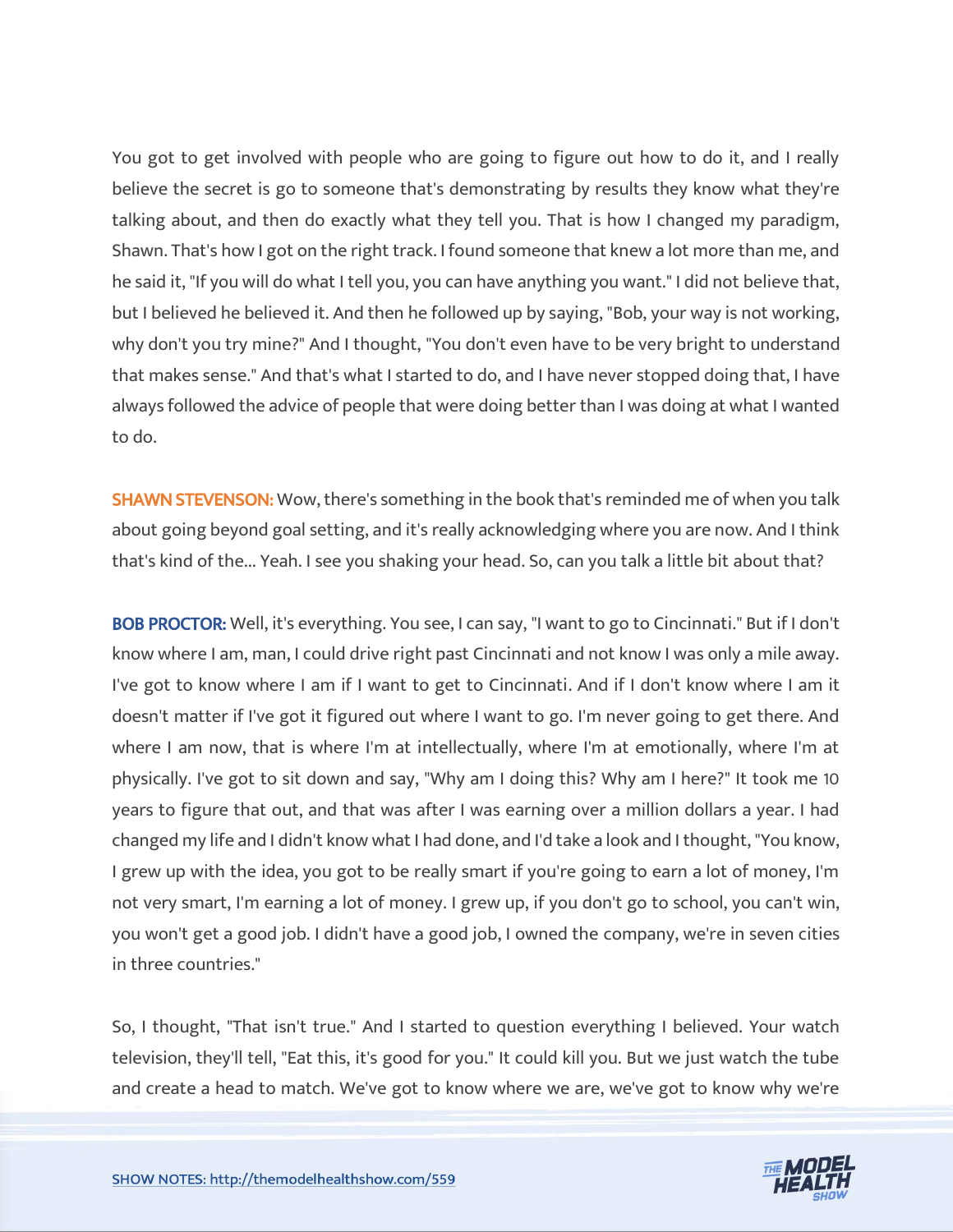doing what we're doing. Why do I get up at this time? Why do I go to bed at this time? Why do I spend my day doing this? Why am I earning this? Why am I talking to them so much? Why do I pay attention to those people? We've got to ask ourselves those... They are very hard questions, and we've got to get objective, we're the only creature on the planet that can get outside of ourselves and look at ourselves and see what we're doing, and then say, "Why am I doing that? Is that serving me? Am I spending my days doing something that serves me?" And if it's not you got to quit, just stop it, right here, right now, there's somebody listening to this show right now, and what they want to do is get super serious, if what you're doing is not giving you what you want, make up your mind now. I'm going to stop doing it, I'm going to go to somebody that knows what the hell are talking about, and I'm going to start doing. I want to be healthy; I'm going to talk to Shawn, I want to get wealthy, I'm going to talk to this person, I want to build a business I'm going to talk to the person who's already built one." And then do what they tell you.

**SHAWN STEVENSON:** In this chapter, you talk about how profoundly simple this is, yet simple or not...

BOB PROCTOR: It is so simple.

**SHAWN STEVENSON:** It is. It is so simple. And I want to everybody understands this timeless saying that's been, been rippled throughout our human civilization, know thyself, know thyself. It's really important to do that self-assessment and to know who you are so that you can truly understand what you want, what you're capable of, but also, I want people to walk away understanding your current circumstances is not your destination necessarily, unless you choose to stay there, because it's really your choice, and I can very much resonate with Bob in his story and just growing up in very poor conditions for here in the United States poor... But we have to understand all of this stuff is in context, because everybody listening, chances are, you're in the top one or 2% of income in the world, because most of the world is living on a dollar a day.

So, it's understanding we have tremendous opportunity here. And even being able to step up [and get connected, this kind of information, but I remember my brother actually reminded me](https://themodelhealthshow.com/podcasts/remembering-bob-proctor/) 

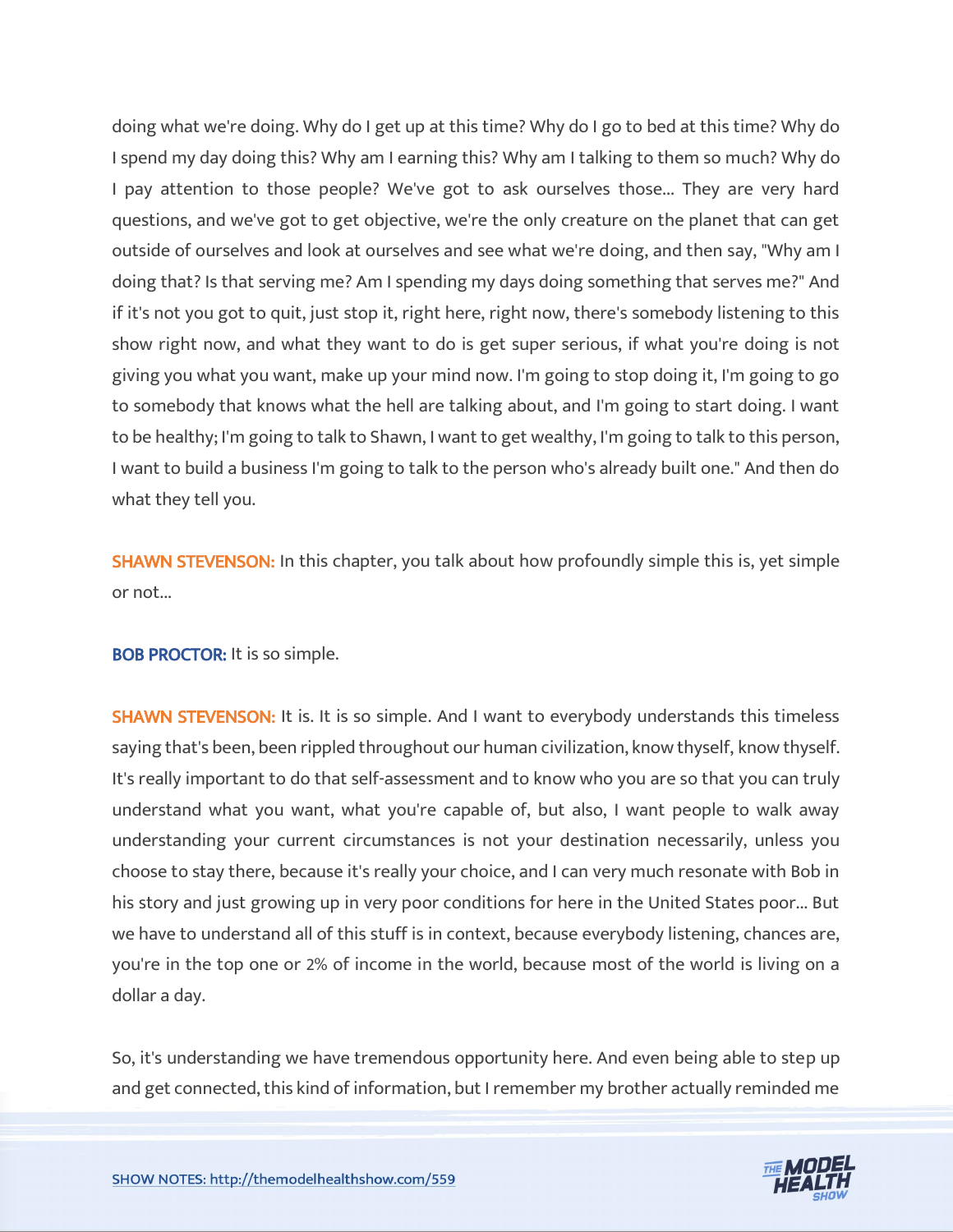of this when we did the show, talking about my story, and I shared how when I moved in with my mom around age 7-ish, 6 or 7, and now I can go to the corner store and buy a penny candy, and I could take a dollar and buy a 100 pieces of candy.

He was like, "Woah, bro, it wasn't a dollar. It was a food stamp, there was no taxes." I came from that paradigm, so growing up through that and just the messages that were ingrained in me, my mom I'd ask, "Hey, mom, can I have... " She's like, "Don't I look like I'm made of money? Money doesn't grow on trees," it kind of did. Pushed through that stuff, and as I got older and started working, I would make money, but I would find a way to creatively get rid of it. For me, it was tying to something bigger than myself to help turn it around. And I really figured that it's that Abraham Lincoln quote, "You can't help the poor if you're one of them." And so, I decided I could touch so many more lives, I can help so many more people if I build myself up in every single area.

**BOB PROCTOR:** But you know how we live relative to most of the population of the world. You can narrow that down even smaller. The people listening to this show are in a very small percent of this top percent, or they wouldn't be listening to the show. So, I think a person has to realize when they're looking at where they are, you have to ask why am I listening to this show? Because there's something in you, your soul is craving more creative energy and you are doing what you should be doing, so you should give yourself a pat on a back just for turning this on. And then ask yourself, Am I doing this? See, I've got this book, I've been reading this book every day since the 21st of October 1961. Now, I may read the same paragraph every day for a month, I want to understand... Where was his mind at? Am I doing this? Have I internalized this? Is this me? I read something in a book that is really good. Listen, the rich man, the poor man, the good man, the thief, individually, so different, is the same world. What made them different? Their perception.

SHAWN STEVENSON: Yes, yep.

**BOB PROCTOR:** They were all the same. The rich man, the poor man, the good man, the thief, they're all made from the same stuff, they've all been blessed with the same faculties, they see [the world so different, and they](https://themodelhealthshow.com/podcasts/remembering-bob-proctor/)'[re all in the same world.](https://themodelhealthshow.com/podcasts/remembering-bob-proctor/)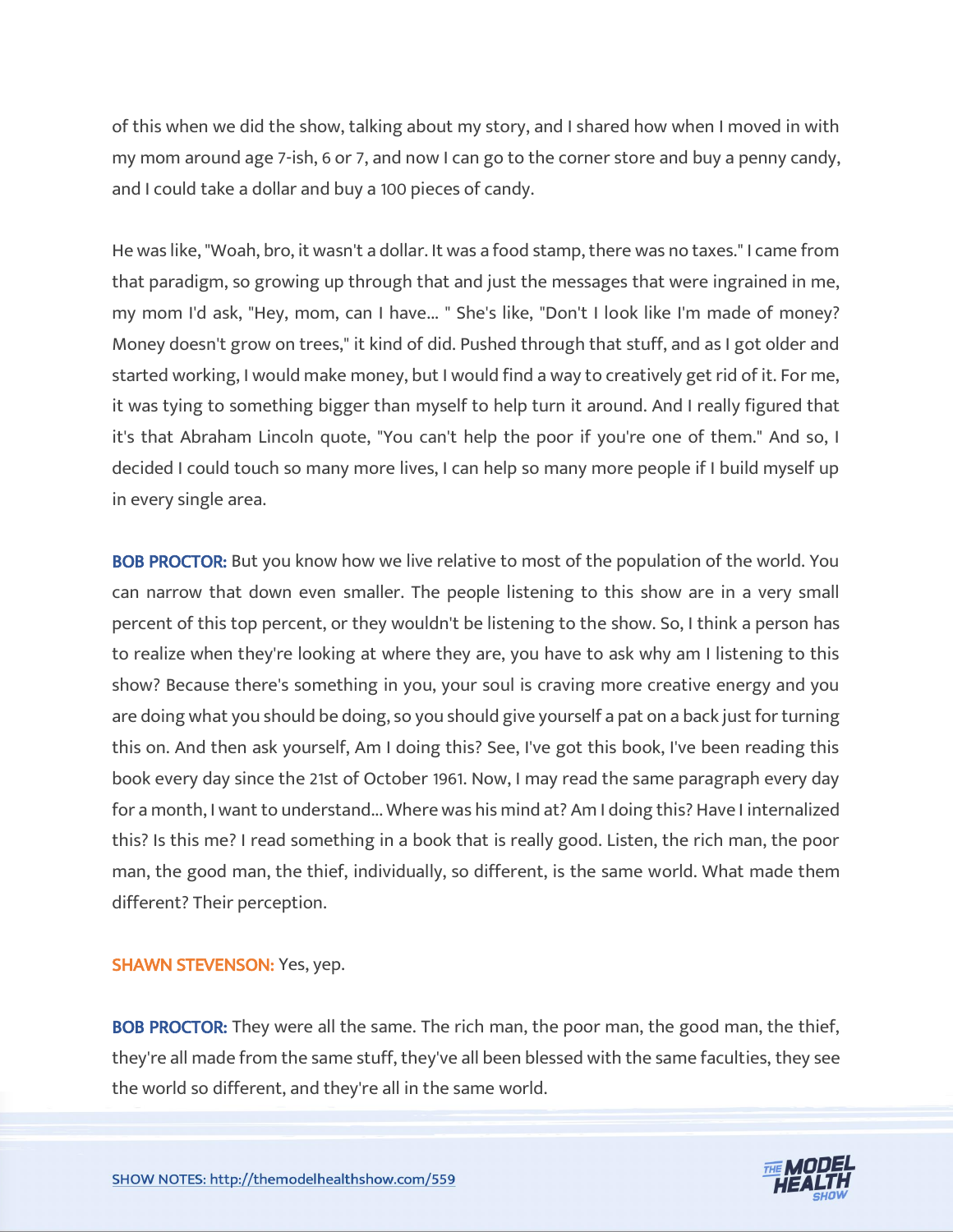**SHAWN STEVENSON:** Yeah. This is true across whatever career path you're choosing, even if you're doing something you love right now, please understand that there are people doing what you're doing that are multi-millionaires, and there are people that are doing that are struggling just to pay their bills. There are personal trainers who are extremely wealthy, and then there's personal trainers who are living day-to-day and can barely buy food, I was one of them, and then there's individuals like Bob, actually is a great example. He shares a story in the book, and he started off cleaning floors, and there are people who clean floors and he turned that into a huge multi-million-dollar business, but there are people cleaning floors that are literally... That's what they're doing and they're barely making it. And then there's multimillionaires, it's really... It's the same thing, but they're doing it in a certain way. That's the thing, and that's what he talks about in that book.

**BOB PROCTOR:** That's what got me... The book is about what I've learned. And what you just said is what got me to try and figure this out. Here I am, somebody would say, you know, I'm earning all this money, I'm doing so well, I'm living in a great neighborhood. And people say, "Well, what do you do?" I'm cleaning offices, but I'm listening to Earl Nightingale, Strangest Secret, and I'm reading Napoleon Hill's Think and Grow Rich every day. And then one day I thought, but a lot of people are cleaning offices, they're not doing what I'm doing, a lot of people have listened to Earl's record and read Napoleon Hill's book, but they're not doing what I was doing. So, what is the difference? What happened? And you can be absolutely brilliant and be losing, and you might be six bits short when it comes to being smart and be winning. It's the decisions we make, it's the choices, it's locking in, it's the focus, that's where the imagination starts it all.

**SHAWN STEVENSON:** Let's talk a little bit about that, about locking in, this is straight from The Art of Living, from Bob Proctor and his wonderful co-author, Sandy Gallagher. The statement says that when you really want something, you will always get whatever is required to have it, always. This is an absolute law of your being, and that really brought to my forefront that in my life, my family, the people that I know, whenever we truly wanted something... No, let me scratch that word, whenever we needed something, when our backs were against the wall, we [always found a way to make it happen. But the thing was, it took things to be bad enough for](https://themodelhealthshow.com/podcasts/remembering-bob-proctor/)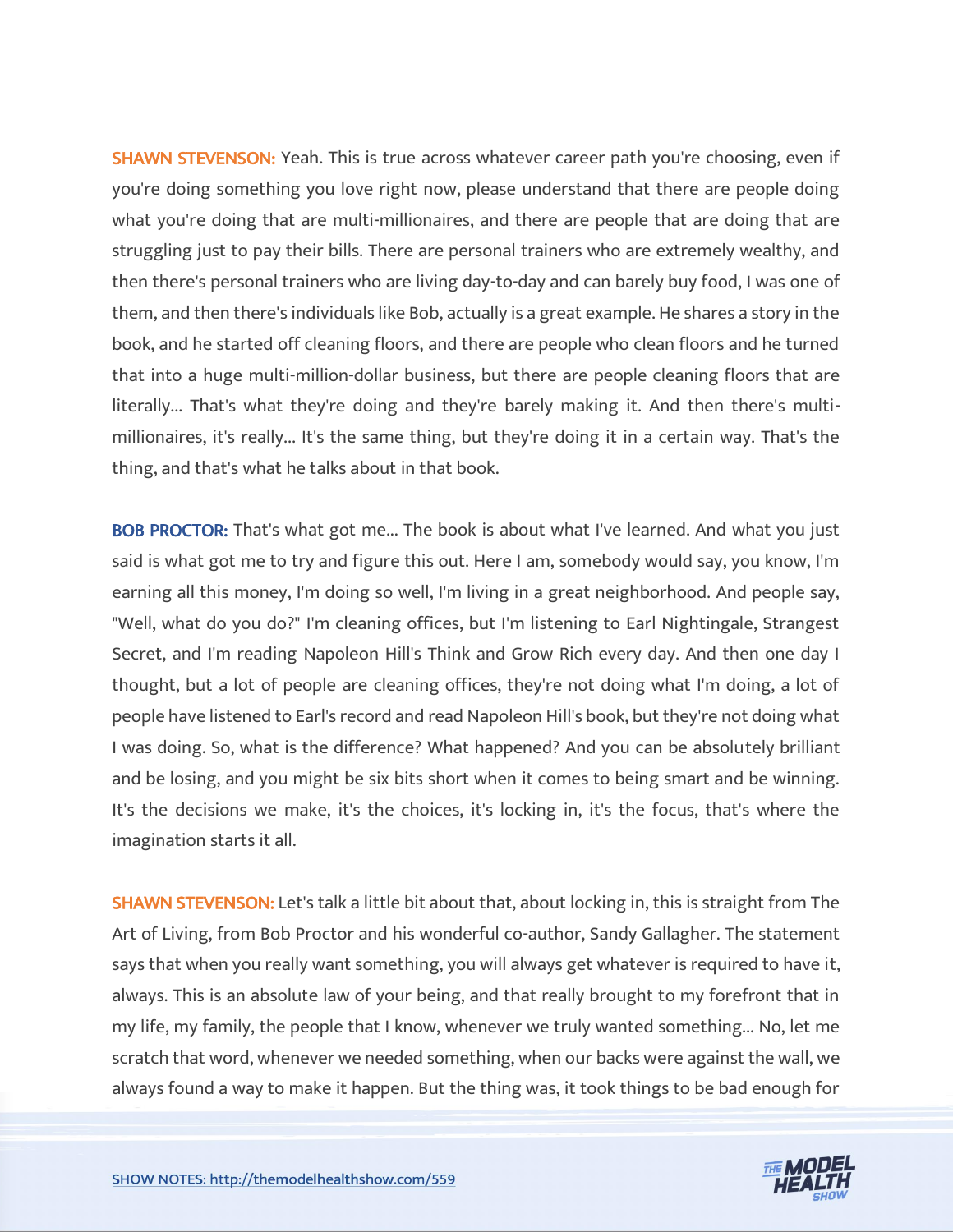us to move... You always have the capacity. I know this is resonating with some of the people listening, you've had times when you didn't know how you was going to get something done, to take care of a loved one, to pay a bill, to get something you might have needed for school, for a trip, whatever it might be, but you found a way and it's because the urgency was there. So how can we turn that urge into urgency, Bob? Are there any strategies that you have to get people moving again?

BOB PROCTOR: Well, I think we have to understand there's no inspiration in needs, if you're working towards needs, you're never going to be inspired, you've got to be working toward what you want. I believe wants to come... I think our spiritual DNA is perfect, there's perfection, and that's the essence of who we are. And it's jabbing us in the consciousness, want this, want this. We might see a nice car; I want one of them. See a beautiful home, I want that. We see someone in a beautiful body, I want that, and we want these things, but we instantly let them go because we don't know we can have what we want.

If you know how to get what you want, it's probably not what you want, it's what you think you can do. You've got to go beyond your own thinking, you've gotta get out of the box, you've got to get away from that paradigm. And when we go after what we want, it causes a respectable amount of discomfort because we're stepping out of the box, we're stepping out of the paradigm. If we're not prepared to handle that discomfort and keep on going, we're going to stay where we are. When we build the image of what we want and lock in, we fuse with it, we become it.

And that is when it starts to move into form. You've got to fuse with the good you desire, and that's exactly what you're doing when you build the image of what you want, you don't have to know how to get it. The joy of life is figuring out how to get it. And you become aware one step at a time, one step at a time. Just pay attention to what you're doing. Give it the best you've got. Robert Russell was a great author, he's been gone now a long time, but he said there's no secret to becoming great, he said do the little things in a great way every day. And I thought, "What wonderful advice." It's so much easier to give everything we've got to what we're doing, than it is to struggle.

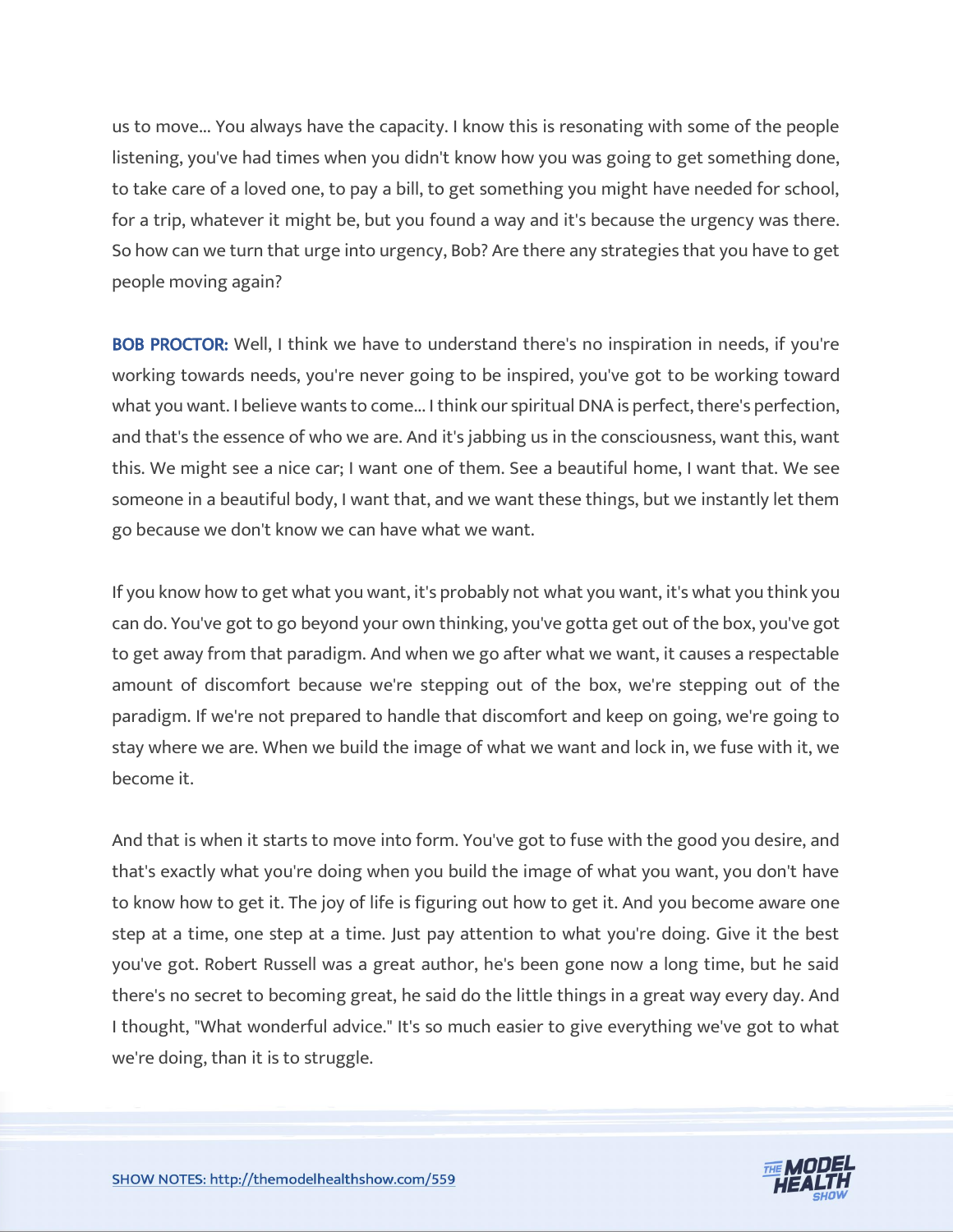**SHAWN STEVENSON:** So true. As you talk, I've got questions for you, and then there's so many more pop-up, and one of the things that comes to mind right now is the discipline to actually do this, and this is the thing like you dedicated a specific part of the book talking about the only quality that we really need is that discipline to do what you just said, but the discipline to actually do that.

BOB PROCTOR: That's right near the start of the book. And for good reason, first of all, I grew up with the idea, I went in the Canadian Navy, and I thought I knew something about discipline when I got out of the Navy, that was a form of punishment that I mistook for discipline. Discipline is something you can give to yourself, nobody else can give it to you, it's the ability to give yourself a command and then follow it, this I will do. You know, if a person is going to go on a healthy diet, if a person's going on a healthy workout program, they've got to have discipline. If a person's going after something they don't know how to get, they've got to have discipline. Discipline is the ability to give yourself a command and then follow it, this I will do. Now, doesn't matter what happens. You're going to do it; you're going to make it happen. And the reward is the satisfaction you get from doing something that you didn't even think you could do, that you didn't know how to do, and you did it because you disciplined yourself. It's a magnificent quality. I am a very disciplined person, I wasn't always. When I realized that this was really the linchpin, this was the key, this was the thing that made the difference. I made up my mind, I was going to become disciplined, this I will do. And I'll do it.

**SHAWN STEVENSON:** Yes, success is not something you do every now and then, it's how you consistently live your life, and I love the word discipline because as soon as I hear it, I think about the word disciple, and for me that really means becoming a disciple of yourself in your own mission, in your own purpose, and that kind of lighting the way for everything else in your life.

**BOB PROCTOR:** I have to do a show with you sometime. I made a program called 'The Mission in Commission', you're going to find the people that do well, make the big dollars, they're on a mission. And I made it based on disciples that I had studied. It's so important, I don't care what you're doing, like you're disciplined, or you wouldn't be doing this show, the whole group of [you there, you deserve so much credit doing this show. You know you](https://themodelhealthshow.com/podcasts/remembering-bob-proctor/)'[re helping people way](https://themodelhealthshow.com/podcasts/remembering-bob-proctor/)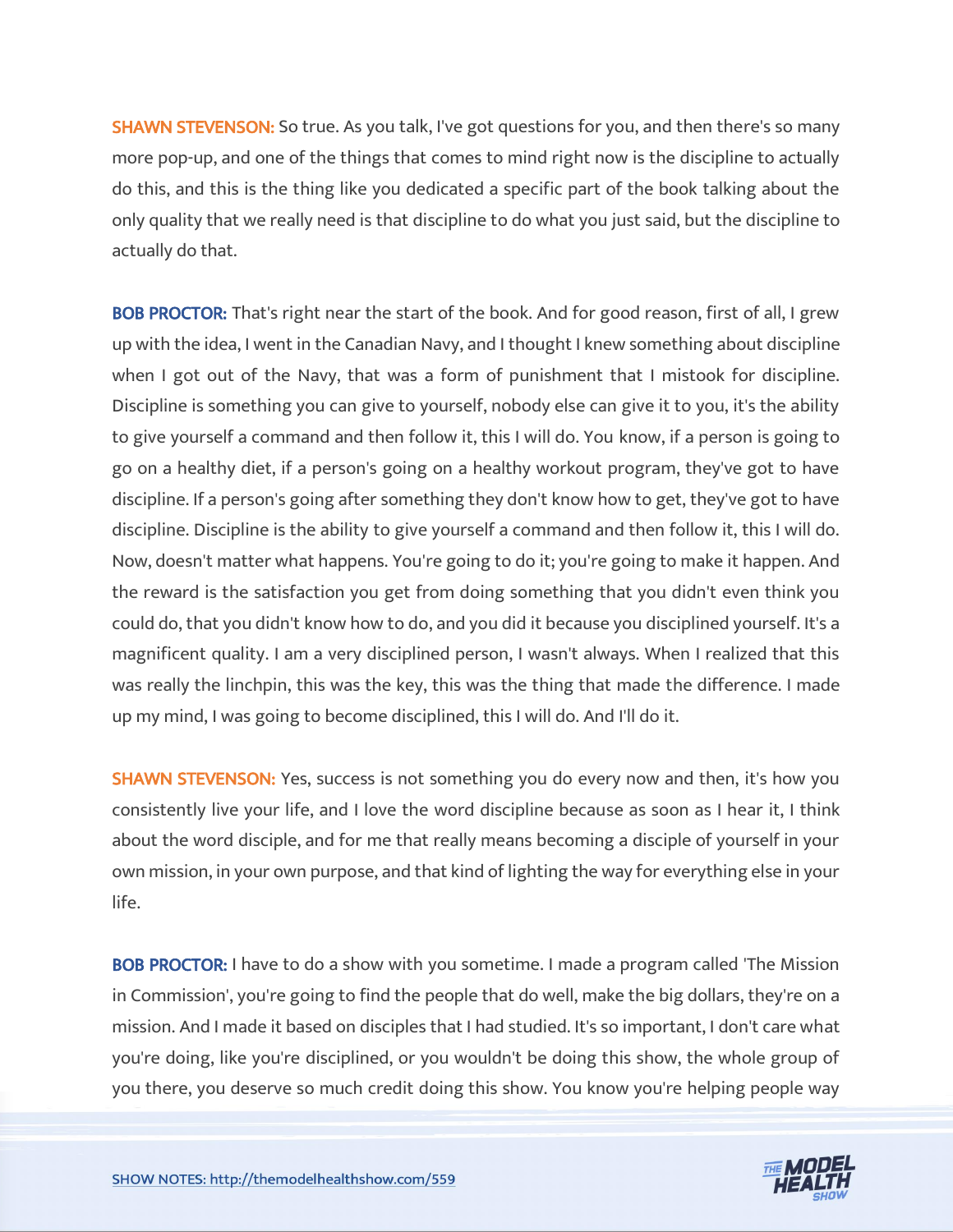beyond even what you know. There's people getting healthy that you don't even ever hear about. And the universe hears about it though, and it sends it all back.

That's a beautiful part. You know I had a young man today talk about earning money, about working. I said, "No, no." And I quoted Hill and you could substitute money for health or for anything. He said, if you are one of those people that believe that hard work and honesty alone is going to bring riches, he said, "Perish the thought, it's not true." Riches when they come in huge quantities are never the result of hard work, riches come if they come at all in response to definite demands based upon the application of definite principles, and not by chance or luck. Now, you can say that's true about good health, about good physical health, about good mental health, it comes as a response to definite demands based upon the application of definite principles. The definite demands, you've got to demand it of yourself. Nobody else can demand it, you've got a demand it of yourself. This, I will do. God, I love it.

**SHAWN STEVENSON:** There are so many different things here, but one of the things I want to circle back around to, the foundational point that I really got from Bob in talking about, I think that it's wants that actually drive us. I actually did a program myself about maybe five, six, seven years ago of 100 goals in 100 days, and it took me several days just to even write 100 goals out. But I'll tell you what I accomplished about 40% of those goals. And it wasn't 100, I didn't bat 100, but even in major league baseball, if you bat 300, you can make millions of dollars, it's really powerful.

BOB PROCTOR: Yeah. You were betting 400.

SHAWN STEVENSON: Exactly, and so... And it was small things and big things, and I think that's important too, to build up that muscle that whatever I write down, I can create. Now, here's the thing, this is the caveat. When I was writing out what I really wanted, it was extremely hard, one of the hardest things I've ever done. Because what kept coming up was what I thought was possible for me. And to stretch that, and I had to look to mentors like Bob and look to other people who've already broken out of that paradigm. This is why I just want to reiterate how important that is to follow and model people like Bob was saying, because that really helped [to usher me, to jettison the old life and to usher me into a new reality.](https://themodelhealthshow.com/podcasts/remembering-bob-proctor/)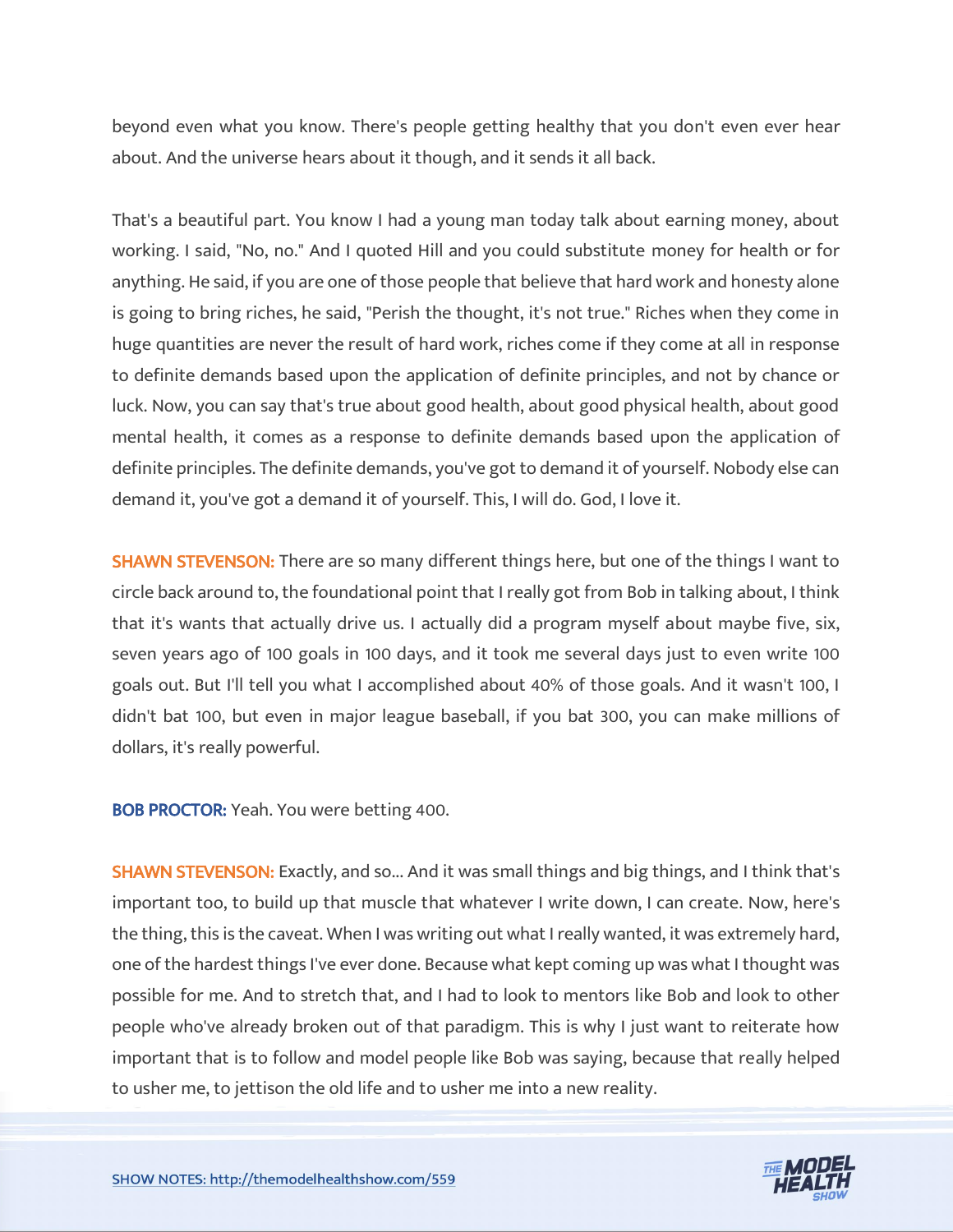And so be honest, as crazy as it might seem, as random as it might seem, be honest about what you want, allow yourself to want what you really want. So do that step first and then to couple that. After you get 10 things, don't think about the how's or whys, just 10 things, and then write down maybe four or five, we'll say five. Five different ways that you can help to make that happen. They might be small things like send an email to such and such, or watch this program, small things could be great things, but I'm just issuing that challenge right now for you to do that. I want to ask you a question, Bob. This book, The Art of Living, what was the inspiration behind putting this book out right now, you know you're 81 years old, this is another new book, The Art of Living, why this book right now?

BOB PROCTOR: Well, it was actually Sandy Gallagher that encouraged me to do this. She said, "I want to do this with you." And she said, "You're teaching all this, let's turn it into a book. And I don't think you place enough value on what you do yourself from time to time, you're busy doing it." And she says, "You know, I have no idea how many people this would help. And there's a lot of people are going to get this and read it, that would never be able to listen to you or attend a program." So, I said, "Okay." And that's how we decided to do it. That's coming out I think the end of the month, we got another one coming out, we're under contract with the publisher to do a paradigm shift. We'll dig into this deeper.

#### SHAWN STEVENSON: Yes.

BOB PROCTOR: Do you know, I was just thinking... There's a guy you got to have on the show, he's really into health. Do you know Nick Helick?

SHAWN STEVENSON: I do not, no.

**BOB PROCTOR:** Oh, I'm going to introduce him to you. This guy is amazing. He was very sick, and he made a list. You made me think of it when you said the 100 things, this guy has done it all, and he's earned it on his own. He's become an astronaut, he paid \$20 million to the Russians to make him an astronaut. He slept in the pyramids. He's been one of a few people on that, [three people submersive where he went down in a sub with two other people and had lunch](https://themodelhealthshow.com/podcasts/remembering-bob-proctor/)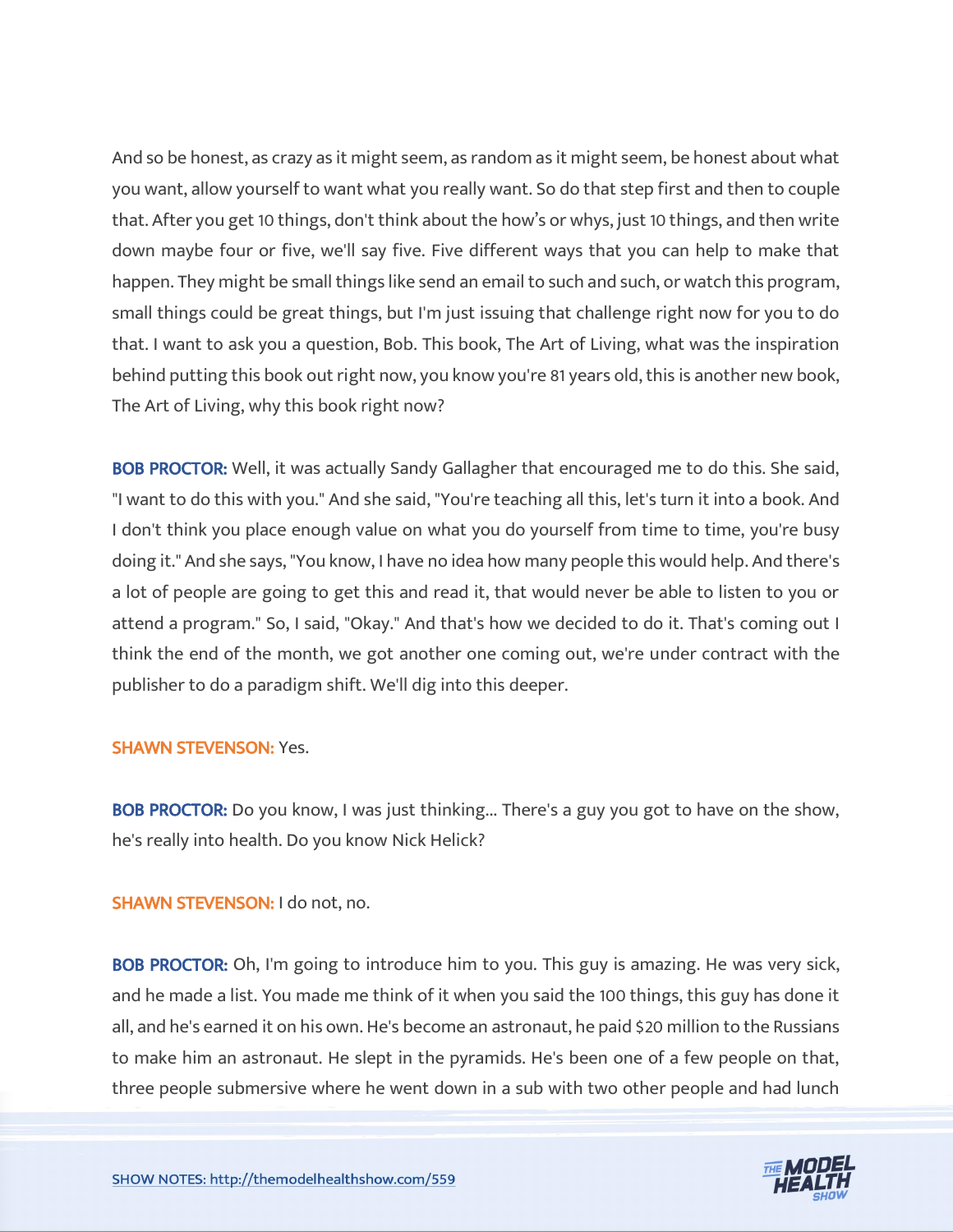sitting on the deck of the Titanic. He has been down in this new cave in Mexico, they just found that have these giant crystals. A phenomenal guy. He's written a book, you can look it up, I did the foreword for his book for him called 'The Trillionaire'. You got to have him on the show.

**SHAWN STEVENSON:** I've asked you this question before, but you grow as you know, every single day you grow and evolve, so I'm interested to hear your response. What is the model that you're here to create with the way that you're living your life right now?

**BOB PROCTOR:** My whole purpose is to live and work in a prosperous environment that encourages productivity and pleasure, so that we can be better equipped to serve our family, our company, our community, our nation, and ultimately the world.

SHAWN STEVENSON: I love it.

**BOB PROCTOR:** I like to lead people to the truth that lies within themselves.

**SHAWN STEVENSON:** Thank you so much for tuning in to the show today, I hope you got a lot of value out of this and enjoyed this journey and celebrating the life of Bob Proctor. Again I'm encouraging you today to be more generous, to pay it forward, to share a little bit more light and love and let somebody know that they matter, that you love them, that you appreciate them, because there's so much going on in the world right now, and we oftentimes... Bob not being here right now, I wish that I could have one more conversation with him, but it's going into gratitude and giving thanks for what I did have the opportunity to do and to learn and to live my life as an expression because he had an impact on me and demonstrating that what he gave me I'm going to be the expression of, I'm going to represent him with how I live my life.

So, we never know how things are going to go. Take the opportunity to share some love, extend some joy, some words of wisdom, just extend yourself today and let somebody know that you care, let somebody know that you matter. Now, during this episode, Bob mentioned how much his lifeline was tied to his work and to travel and to people, and I just can't help but think if he'd still be here with us had the world not shut down around him. And I want to share [that because it](https://themodelhealthshow.com/podcasts/remembering-bob-proctor/)'[s true for all of us. People are our lifeline, having a sense of purpose is truly tied](https://themodelhealthshow.com/podcasts/remembering-bob-proctor/)